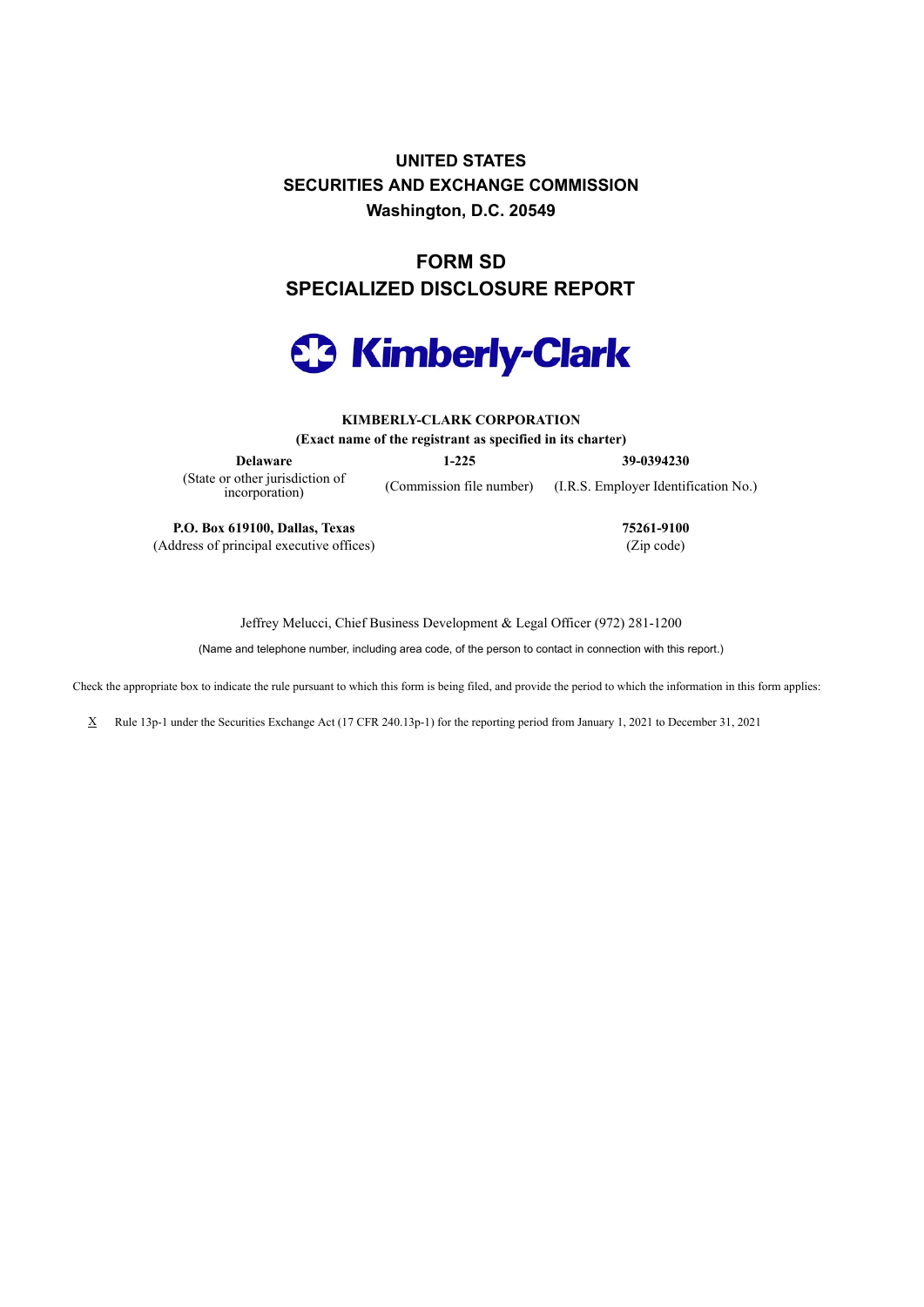#### **Section 1 Conflict Minerals Disclosure**

### **Item 1.01 Conflict Minerals Disclosure and Report**

#### **Minerals Disclosure**

This Specialized Disclosure Report on Form SD of Kimberly-Clark Corporation is for the period from January 1, 2021 to December 31, 2021. Unless the context indicates otherwise, "Kimberly-Clark," "we," "us," and "our" refer to Kimberly-Clark Corporation and its consolidated subsidiaries.

During 2021, certain of our operations manufactured, or contracted to manufacture, products for which 3TGs (as defined below) are necessary to their functionality or production ("Covered Products"). The term "3TGs" refers to columbite-tantalite (coltan), cassiterite, gold, wolframite or their derivatives, which are limited to tantalum, tin and tungsten. Accordingly, we have conducted a reasonable country of origin inquiry ("RCOI") that was designed to determine whether any of the 3TGs in our Covered Products originated in the Democratic Republic of the Congo or an adjoining country (Angola, Burundi, the Central African Republic, the Republic of the Congo, Rwanda, South Sudan, Tanzania, Uganda or Zambia), or were from recycled or scrap sources.

Information about our RCOI, as well as the steps we have taken to exercise due diligence on the source and chain of custody of any 3TGs in our Covered Products, is included in our Conflict Minerals Report, which is filed as an exhibit to this Form SD. In addition, our Conflict Minerals Report is publicly available at: http://www.kimberly-clark.com/sustainability/people/CSC.aspx.

## **Forward-Looking Statements**

This Specialized Disclosure Report on Form SD, including the Conflict Minerals Report exhibit, contains forward-looking statements that are based upon management's expectations and beliefs concerning future events impacting Kimberly-Clark. Certain matters contained herein concerning the future, including risk mitigation steps, constitute forward-looking statements and are based upon management's expectations and beliefs. There can be no assurance that these future events will occur as anticipated.

Forward-looking statements speak only as of the date they were made, and we undertake no obligation to publicly update them. For a description of certain factors that could cause our future results to differ materially from those expressed in any forward-looking statement, see Item 1A entitled "Risk Factors" in our Annual Report on Form 10-K for the year ended December 31, 2021.

## **Inherent Limitations on Due Diligence Procedures**

As a downstream purchaser of 3TGs, or components containing 3TGs, our due diligence procedures can provide only reasonable, not absolute, assurance regarding the source and chain of custody of such materials. Our due diligence processes are based on the necessity of seeking data from our direct suppliers and those suppliers seeking similar information within their supply chains to identify the original sources of 3TGs. We also rely, to a large extent, on information collected and provided by third parties. Such sources of information may yield inaccurate or incomplete information and may be subject to fraud.

# **Item 1.02 Exhibit**

We have filed our Conflict Minerals Report as Exhibit 1.01 to this Form SD.

**Section 2 Exhibits**

#### **Item 2.01 Exhibits**

Exhibit 1.01 Conflict Minerals Report as required by Items 1.01 and 1.02 of Form SD.

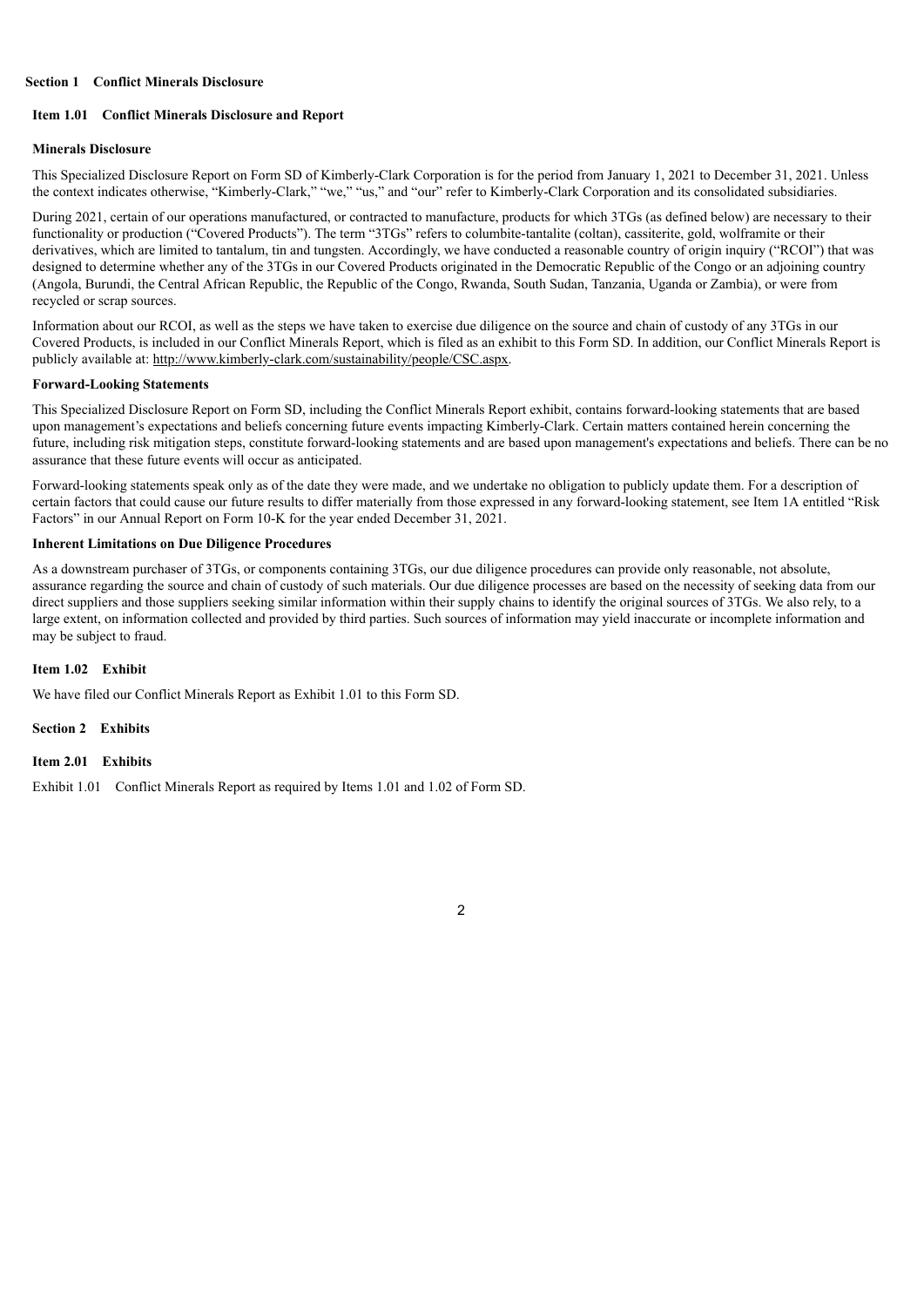# **SIGNATURES**

Pursuant to the requirements of the Securities Exchange Act of 1934, the registrant has duly caused this report to be signed on its behalf by the duly authorized undersigned.

# KIMBERLY-CLARK CORPORATION

Date: May 26, 2022 By: /s/ Jeffrey Melucci

Jeffrey Melucci Chief Business Development & Legal Officer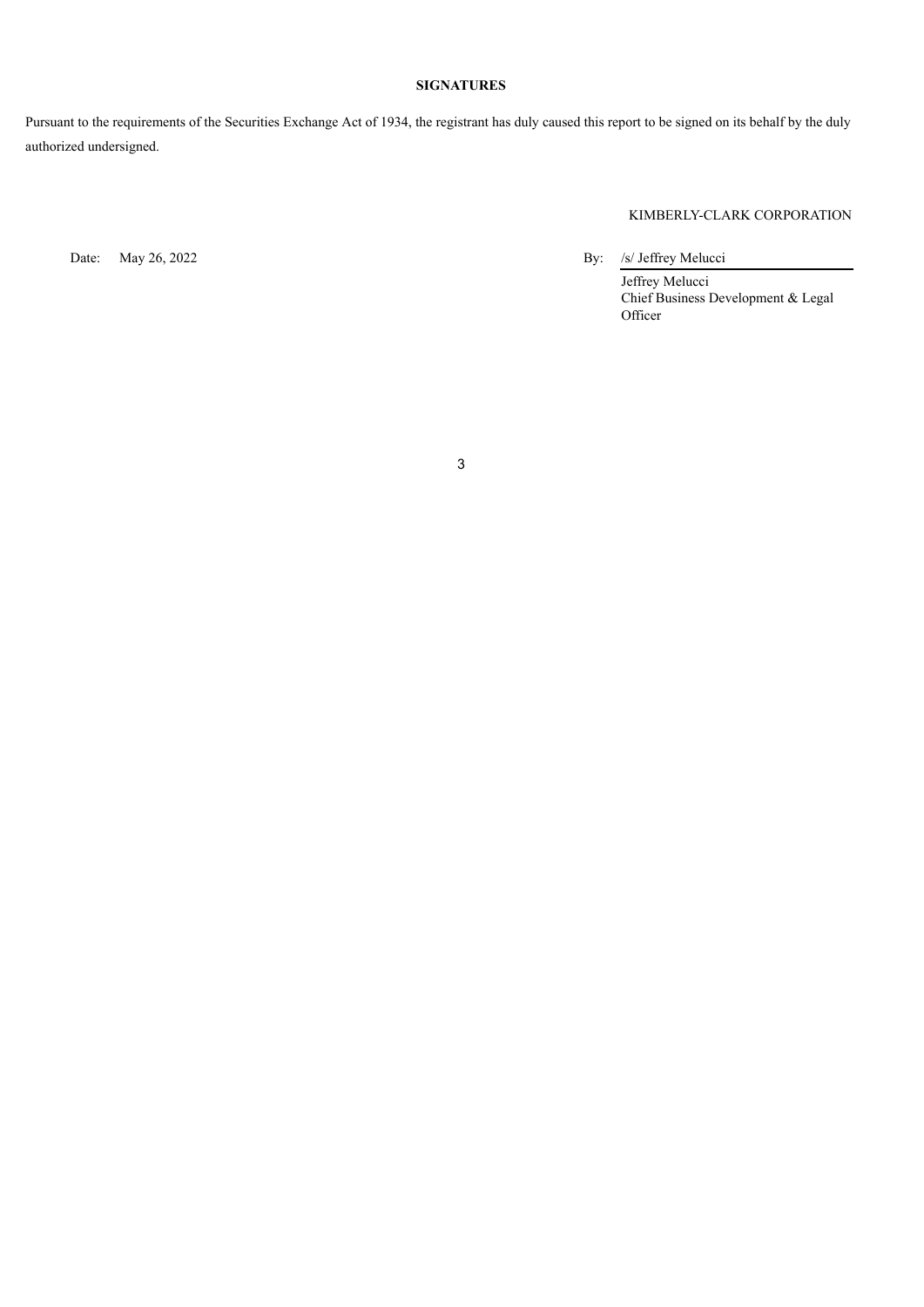# **EXHIBIT INDEX**

1.01 Conflict [Minerals](#page-4-0) Report as required by Items 1.01 and 1.02 of Form SD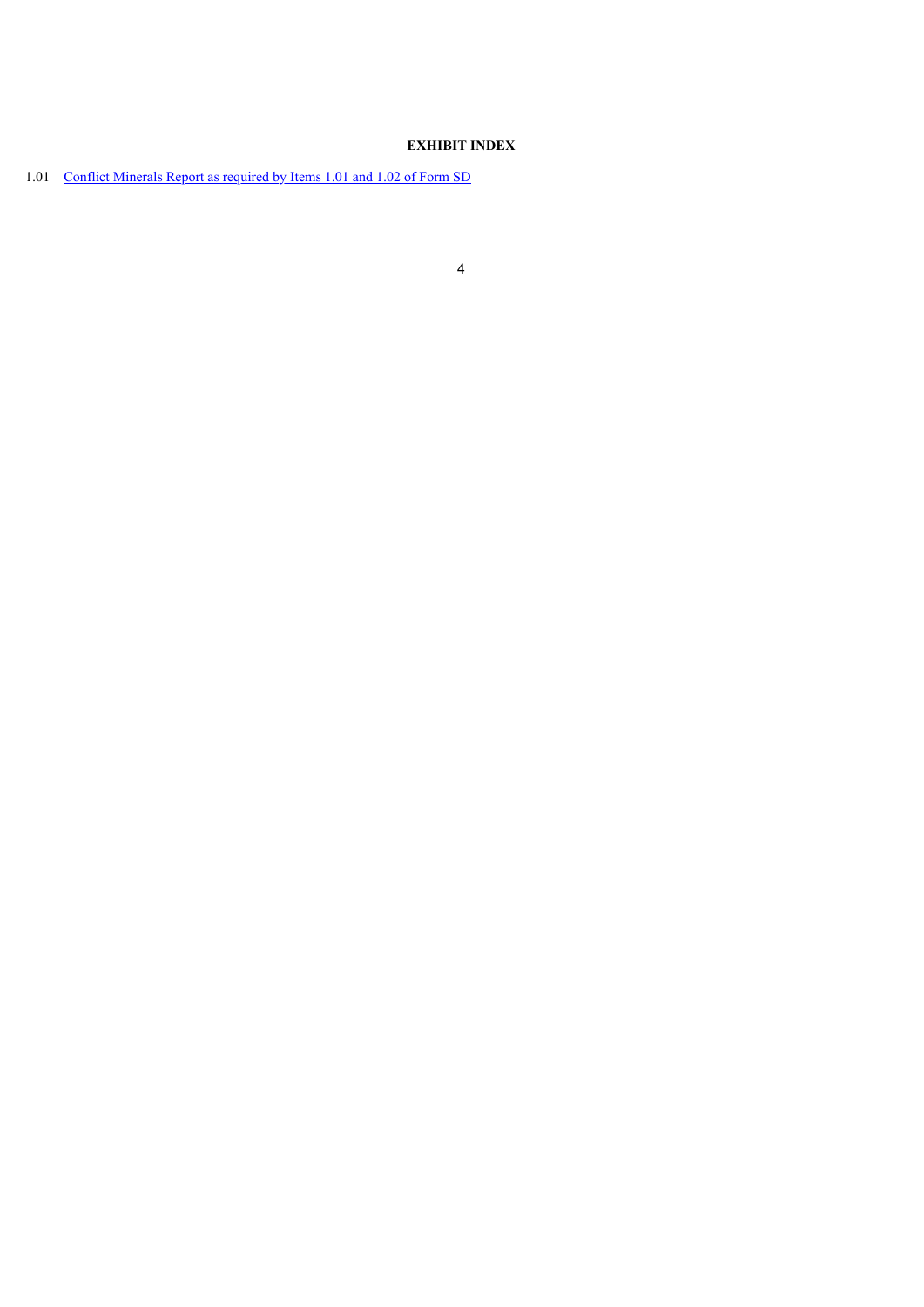# **Kimberly-Clark Corporation Conflict Minerals Report for the Year Ended December 31, 2021**

<span id="page-4-0"></span>This Conflict Minerals Report of Kimberly-Clark Corporation has been prepared for the period from January 1, 2021 to December 31, 2021. Unless the context indicates otherwise, "Kimberly-Clark," "we," "us" and "our" refer to Kimberly-Clark Corporation and its consolidated subsidiaries.

During 2021, certain of our operations manufactured, or contracted to manufacture, products for which 3TGs (as defined below) are necessary to their functionality or production ("Covered Products"). The term "3TGs" refers to columbite-tantalite (coltan), cassiterite, gold, wolframite or their derivatives, which are limited to tantalum, tin and tungsten. The vast majority of our products do not contain 3TGs and our revenue from sales of Covered Products in 2021 was immaterial relative to our total net sales. In 2021, we manufactured or contracted for manufacture Covered Products primarily through our K-C Professional business. We have no reason to believe that any of the Covered Products are in our consumer businesses, which include our Personal Care and Consumer Tissue operating segments.

Electronic components account for a significant majority of any 3TGs present in our Covered Products. Electronic components commonly contain 3TGs for a variety of reasons (for example tin is usually present in solder). The Covered Products include dispensers (e.g., for hand sanitizers, soaps and paper products) which contain electronic sensors and actuators.

We have developed a conflict minerals compliance program reasonably designed to identify whether the 3TGs in our Covered Products originated in the Democratic Republic of the Congo ("DRC") or an adjoining country (Angola, Burundi, the Central African Republic, the Republic of the Congo, Rwanda, South Sudan, Tanzania, Uganda or Zambia) (collectively, the "Covered Countries"), or whether any of the 3TGs in our Covered Products are from recycled or scrap sources. Our conflict minerals compliance program is overseen by an internal team of subject matter experts from key functions ("Core Team").

## **Description of Our Reasonable Country of Origin Inquiry**

We have conducted a reasonable country of origin inquiry ("RCOI") that was designed to determine whether any of the 3TGs in our Covered Products originated from one of the Covered Countries or was from recycled or scrap sources.

In conducting our RCOI, we used a risk-based approach. First, we identified our product materials which contain or potentially contain 3TGs necessary to their functionality or production. Second, we identified the direct suppliers of the materials, components and finished goods supplied to us for those products. Third, we risk-stratified each supplier's "materials risk" based on the likelihood that the product materials they supply to us contain 3TGs. Fourth, we conducted a supply chain survey of our direct suppliers to provide information on the origin of any 3TGs contained in materials supplied to us in our Covered Products, including sources of 3TGs supplied to these direct suppliers from second-tier suppliers, as well as suppliers further upstream.

Our survey included those suppliers rated with a materials risk of high risk and medium risk. We have determined that it is not necessary to survey our low risk and very low risk rated suppliers, based on a sampling program we conducted in past years in which we surveyed certain of these suppliers. This sampling program allowed us to confirm that the materials associated with our low risk and very low risk suppliers do not contain 3TGs.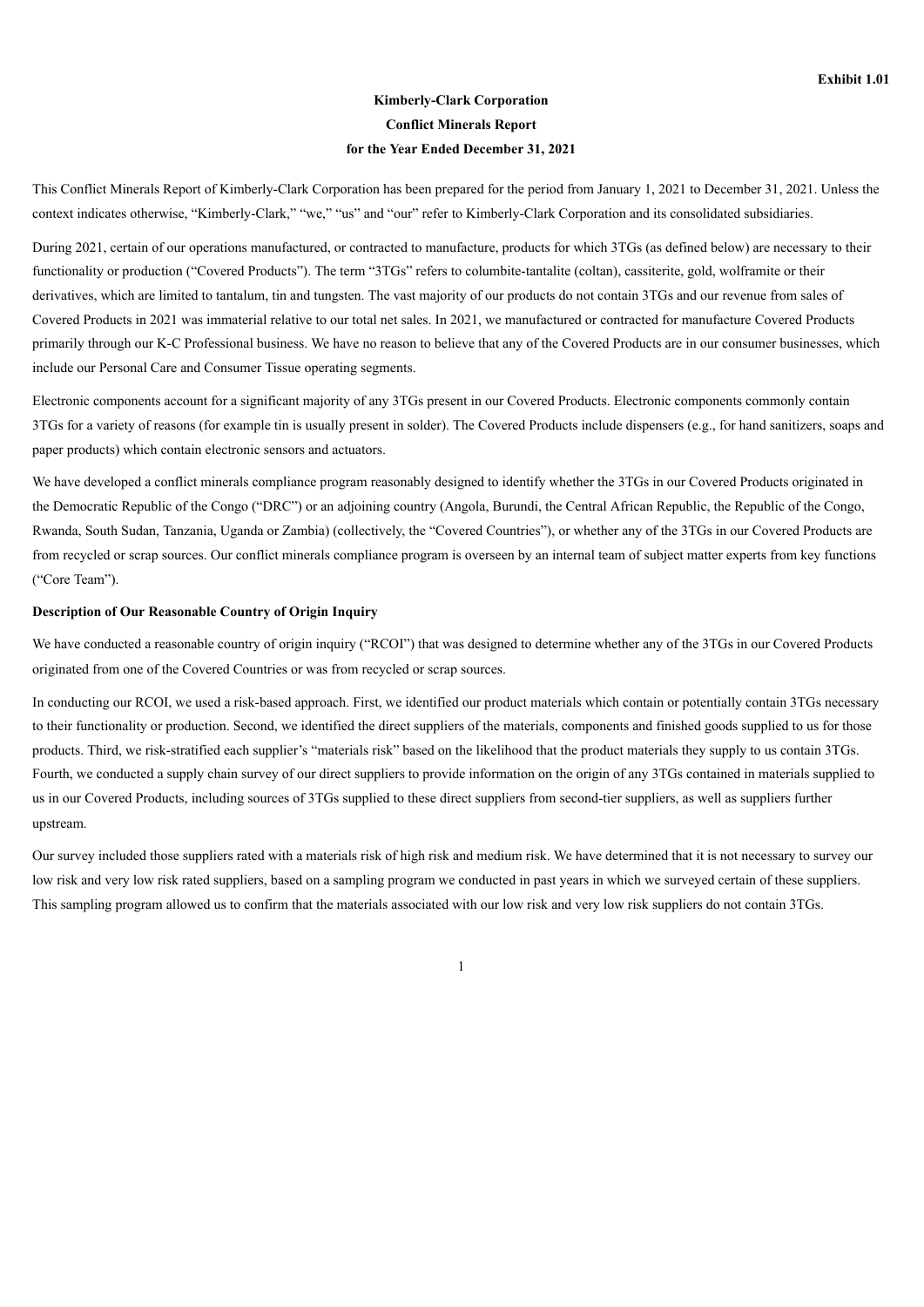Our supply chain survey employed the Conflict Minerals Reporting Template (the "CMRT") version 6.10 developed by the Responsible Minerals Initiative of the Responsible Business Alliance ("RMI"). The CMRT was developed to facilitate general disclosures and information regarding smelters and refiners that provide materials to the supplier. It includes questions regarding the supplier's conflict-free minerals policy, the engagement process with its direct suppliers and identification of the smelters and refiners used by the supplier.

As of May 20, 2022, approximately 91% of our direct suppliers included in the supply chain survey have responded with a completed CMRT or acceptable declaration, including all of our high risk suppliers. We compared the list of smelters and refiners provided in our suppliers' responses to the lists maintained by the RMI and, if a supplier indicated that a facility was certified as conformant, confirmed that the facility was listed on the RMI's list of smelters or refiners that are conformant with the Responsible Minerals Assurance Process ("RMAP") assessment protocols. Four suppliers indicated that their supply chains may include the same single smelter that potentially could be sourcing from the Covered Countries; however, we have validated in the due diligence process described below that this smelter has been certified as conformant. Many of the supplier responses were unable to specify all smelters or refiners used for materials supplied to us. Furthermore, many of the responses were provided at the company or division level, rather than the product level, and therefore, their list of smelters and refiners cannot be definitively linked to the products they provided to us

#### **Due Diligence Process**

Following our RCOI, we conducted a due diligence review of the source and chain of custody of the 3TGs contained in our Covered Products. Our due diligence measures were designed to conform in all material respects with the framework in the Organization for Economic Co-operation and Development ("OECD") Due Diligence Guidance for Responsible Supply Chains of Minerals from Conflict-Affected and High-Risk Areas and the related Supplements for gold and for tin, tantalum and tungsten.

#### **Management Systems and Controls**

#### Internal Team

We have a centralized, cross-functional conflict minerals Core Team to oversee the implementation and daily administration of the program, which includes geographically diverse representation from the following departments: Procurement; Legal; and Environment, Health, Safety & Sustainability. The Core Team periodically reports to senior management on program developments and progress. Our Chief Business Development and Legal Officer serves as the executive sponsor of the Conflict Minerals Compliance program.

#### Control Systems

We address 3TGs sourced from the Covered Countries in our Supplier Social Compliance Standards and our Supplier Stewardship Standards, which are embedded in our Purchase Order Terms and Conditions and certain of our supplier agreements, as well as posted in the Company/SupplierLINK/Standards and Requirements section of our corporate website at: http://www.kimberly-clark.com.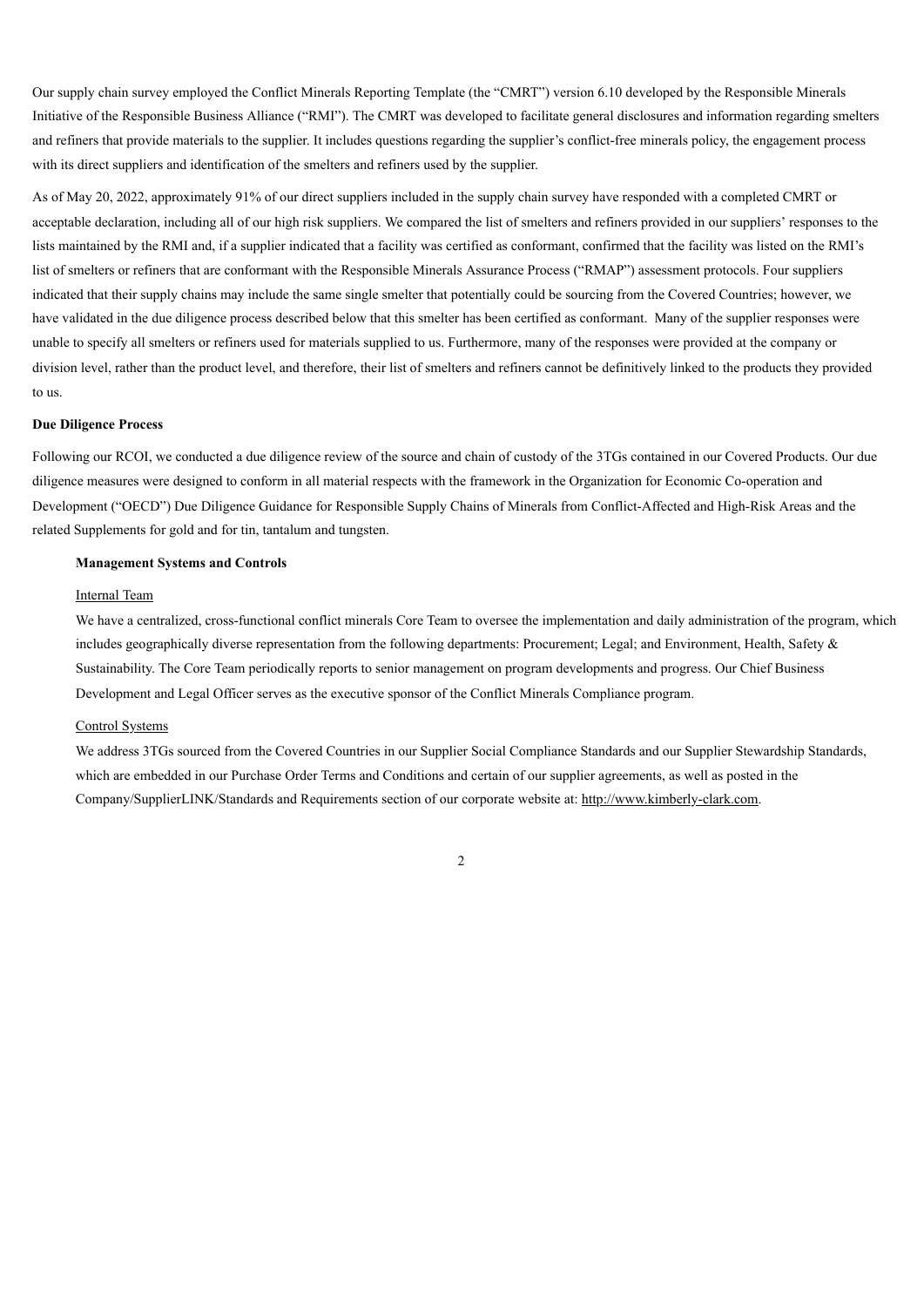Our suppliers are required to source responsibly and adhere to our Supplier Social Compliance Standards, which require suppliers to source 3TGs from smelters and refiners who source outside of the Covered Countries or that are designated as "conformant" by the RMI. We engage independent third-party audit firms to conduct Supplier Social Compliance audits (on-site inspections) of suppliers of certain commodity categories, particularly contract manufacturers. If an assessment reveals that the supplier is in violation of our Supplier Social Compliance Standards, we require that the supplier submit documentation showing that violations have been addressed and remediated. We conduct additional follow-up audits at our discretion to confirm compliance with our Supplier Social Compliance Standards. Any concerns regarding suppliers or our compliance program can be reported to our Corporate Social Compliance team as specified on our Corporate Social Compliance website. During 2021, we conducted 219 supplier audits covering 169 suppliers.

## Supplier Engagement

We rely on our direct (tier one) suppliers to provide information on the origin of the 3TGs contained in components and materials supplied to us including sources of 3TGs that are supplied to them from upstream suppliers.

In addition, we conduct periodic in-house training of our Procurement function to educate employees to identify 3TGs in products and to work more closely with our suppliers to encourage responsible sourcing.

## Grievance Mechanism

We maintain a comprehensive and multi-faceted system for the reporting of Code of Conduct violations, concerns and grievances. To ensure that every employee (and every stakeholder) has the ability to report concerns on an anonymous basis, we have established a Code of Conduct telephone helpline which is staffed by a professional independent company. This line is available 24 hours a day, 365 days a year, and one can give a report in any language. Our Code of Conduct, as well as the reporting process and helpline contact information, is available on our external website.

Calls are investigated by various internal subject matter experts in our Compliance, Internal Audit, Global Security, Human Resources and Legal departments. We report summary results and statistics to our executive leadership and our Board of Directors as deemed appropriate.

#### Maintenance of Records

We have adopted a policy to retain relevant documentation for a minimum of five years.

## **Identify and Assess Risk in the Supply Chain**

As part of our due diligence process, we reviewed our suppliers' responses to the supply chain survey against criteria developed to determine which responses required further engagement. These criteria included untimely or incomplete responses, as well as inconsistencies within the reported data.

Certain of the responses to the surveys included the names of facilities listed by the suppliers as smelters or refiners. We compared each facility listed in the responses to the lists of smelters and refiners maintained by the RMI to verify the existence of the facility and to determine whether the facility is certified as conformant with the RMAP assessment protocols.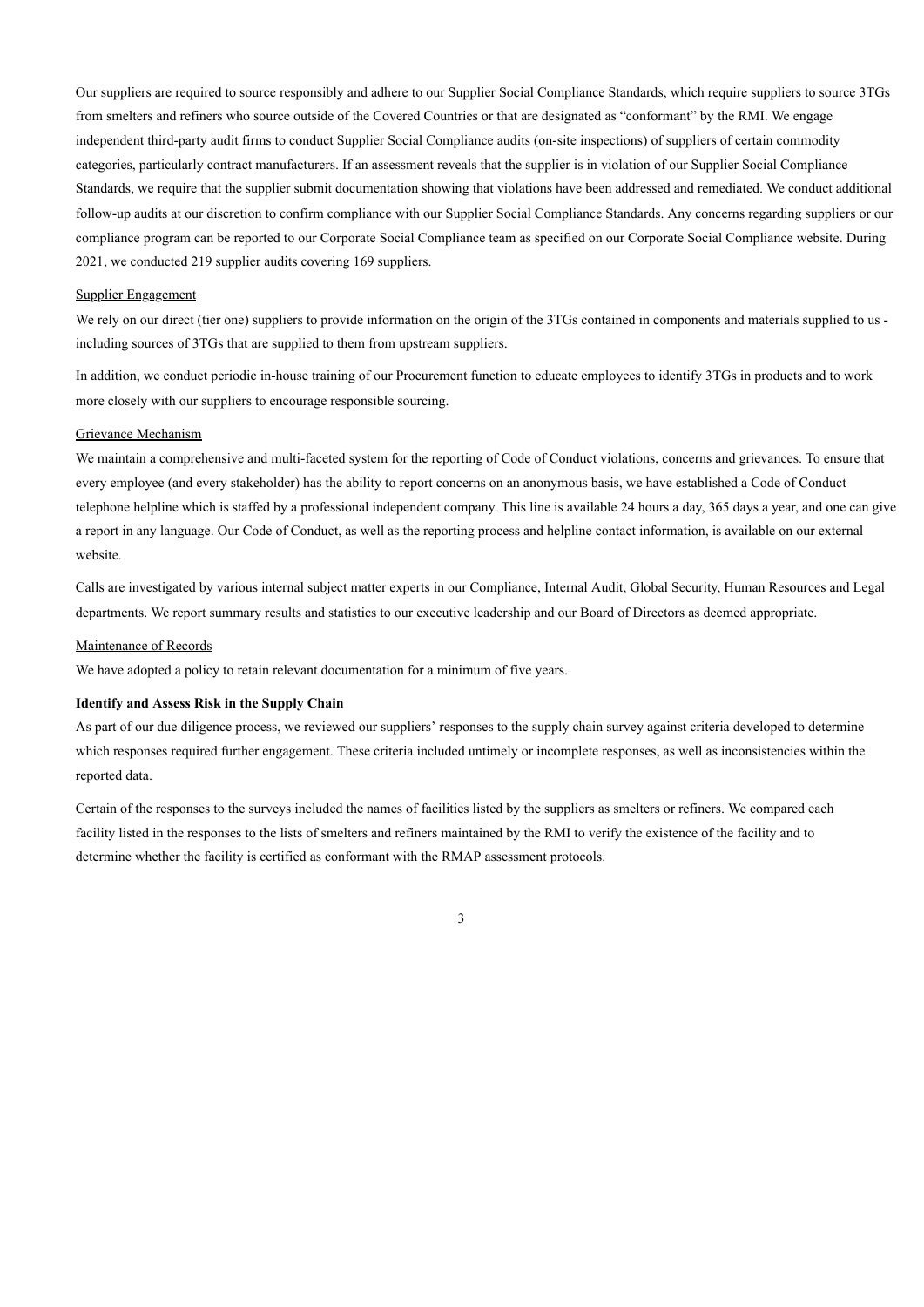We classify each listed smelter or refiner as high, medium or low risk based on three scoring criteria: geographic proximity to the Covered Countries, Conflict-Free Sourcing Program audit status and known or plausible evidence of unethical or conflict sourcing. Based on these criteria, we have identified no facilities as being high risk. When a supplier reports a high risk facility on a CMRT, we initiate risk mitigation activities. When CMRT responses include any high or medium risk facilities, we request the supplier to provide a product-specific CMRT to better identify any connection between the subject facilities and the products supplied to us.

If any smelter or refiner is not recognized by the RMI, we conduct outreach and research to gain more information about whether they are a smelter or a refiner, sourcing practices, location, and country of origin. Additionally, if any smelter is not certified conformant, we conduct outreach providing education on the Conflict-Free Smelter Program and encourage them to join this program.

#### **Design and Implement a Strategy to Respond to Identified Risks**

We have developed a risk management plan that includes the following elements:

- Communication directly with our suppliers of our conflict minerals requirements under our Supplier Social Compliance Standards, as described above.
- Communication with suppliers who do not satisfy our due diligence requests to obtain more complete and accurate responses.
- Additional follow up, due diligence, and/or risk mitigation activities, as appropriate, upon learning of changes in supplier circumstances or information.

## Carry Out Independent Third-Party Audit of Supply Chain Due Diligence at Identified Points in the Supply Chain

We do not typically have a direct relationship with 3TG smelters and refiners, and we do not perform or direct audits of these entities within our supply chain.

#### **Report Annually on Supply Chain Due Diligence**

We report annually on supply chain due diligence by filing a Form SD and a Conflict Minerals Report with the SEC.

## **Due Diligence Results**

Attachment A lists the 361 legitimate smelters and refiners that the suppliers we surveyed reported as being in their supply chains and indicates which of these smelters and refiners have been certified as RMAP Conformant. The majority of the responses received either provided data at a company or divisional level or did not specify the smelters or refiners used for materials supplied to us. We are therefore unable to determine whether the smelters or refiners reported by certain suppliers processed the 3TGs in the materials supplied to us or to validate that any of these smelters or refiners are actually in our supply chain. Attachment B contains an aggregated list of the countries of origin from which the reported facilities collectively source conflict minerals, based on information provided by suppliers and publicly by the RMI.

We believe that the inquiries and investigations described above represent a reasonable effort to determine the mines or locations of origin of the 3TGs in our Covered Products with the greatest possible specificity, including (1) seeking information about 3TG smelters and refiners in our supply chain through requesting that our suppliers complete the CMRT, (2) verifying those smelters and refiners using the RMI list, (3) conducting the due diligence review, and (4) obtaining additional documentation and verification, as applicable.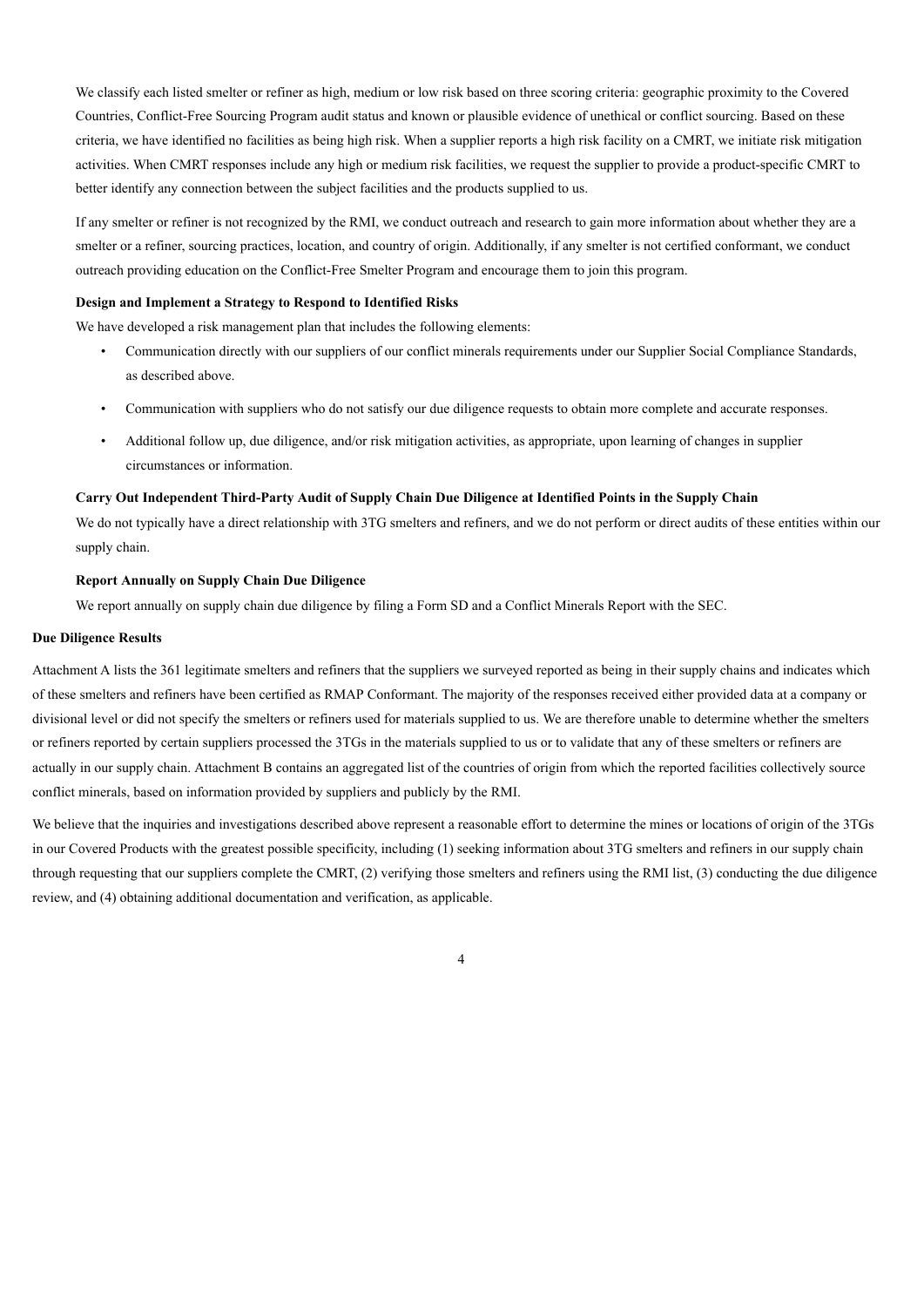This Report has not been audited, nor is an independent private sector audit required for this Report.

## **Risk Mitigation and Due Diligence Improvement**

We have taken or intend to take the following steps to further mitigate the risk that the 3TGs in our Covered Products could benefit armed groups in the Covered Countries:

- Continue to review the refinement and expansion of the RMI list of smelters and refiners to validate the smelters and refiners provided by suppliers.
- Provide continuing education of the Core Team and stakeholders on their on-going responsibilities with respect to conflict minerals compliance and any legislative or organizational developments.
- Encourage suppliers that provided company or division level information for 2021 to provide product level information for 2022 through ongoing communications with these suppliers.
- Maintain a global supplier screening program that requires our suppliers to provide information regarding 3TGs and requires each new inscope direct supplier we add to our supply chain to provide a completed CMRT.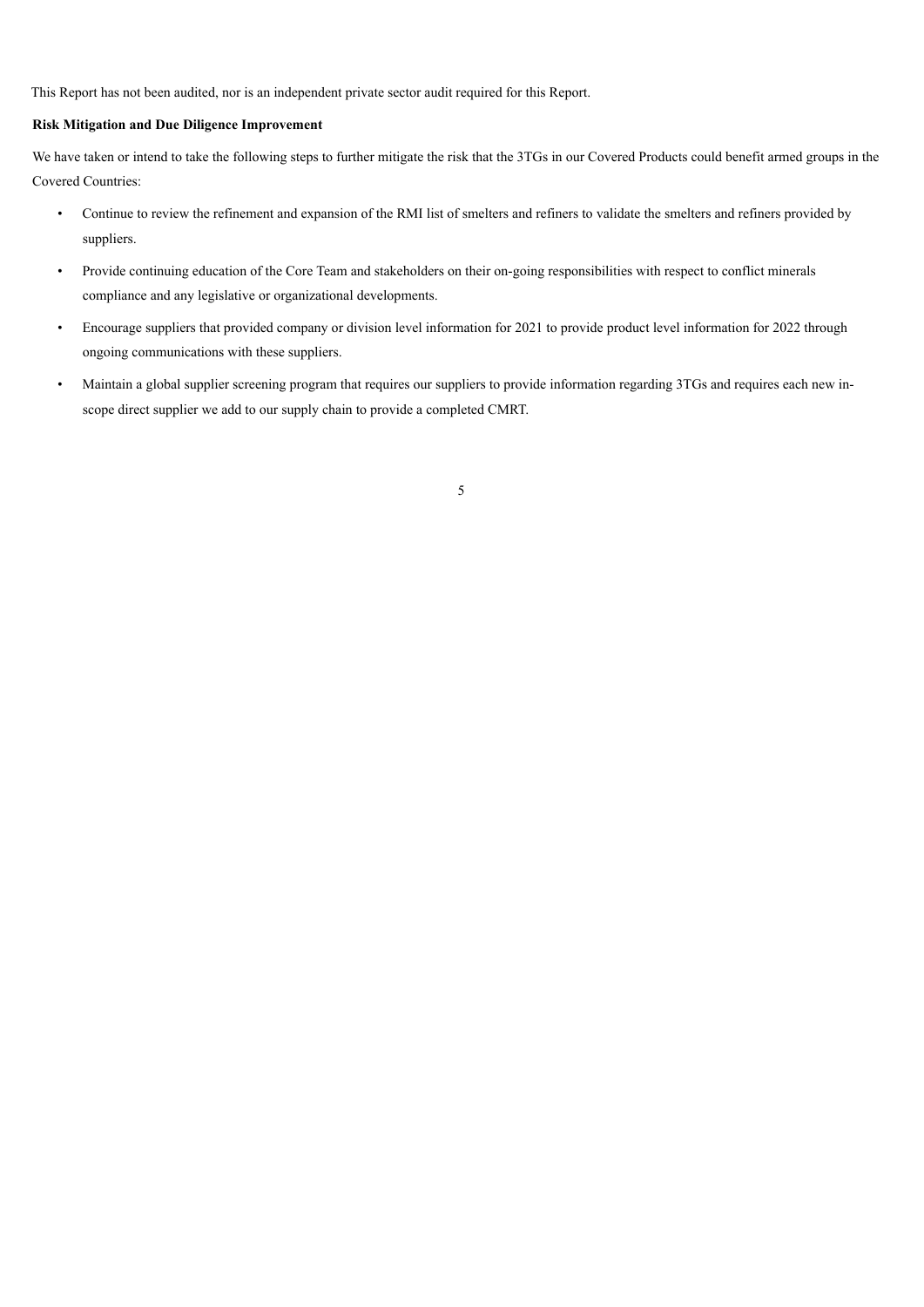# **Attachment A**

# **2021 Facility List**

The following lists the smelters and refiners that the suppliers we surveyed reported as being in their supply chains and indicates which of these smelters and refiners have been certified as conformant.

| Metal | <b>Standard Smelter Name</b>                                     | <b>Smelter Facility Location</b> | RMI Conformance Level |
|-------|------------------------------------------------------------------|----------------------------------|-----------------------|
| Gold  | 8853 S.p.A.                                                      | <b>ITALY</b>                     | <b>CONFORMANT</b>     |
| Gold  | Abington Reldan Metals, LLC                                      | UNITED STATES OF AMERICA         | <b>ACTIVE</b>         |
| Gold  | <b>Advanced Chemical Company</b>                                 | UNITED STATES OF AMERICA         | <b>CONFORMANT</b>     |
| Gold  | Agosi AG                                                         | <b>GERMANY</b>                   | CONFORMANT            |
| Gold  | Aida Chemical Industries Co., Ltd.                               | <b>JAPAN</b>                     | CONFORMANT            |
| Gold  | Al Etihad Gold Refinery DMCC                                     | UNITED ARAB EMIRATES             | <b>CONFORMANT</b>     |
| Gold  | Alexy Metals                                                     | UNITED STATES OF AMERICA         | <b>ACTIVE</b>         |
| Gold  | Almalyk Mining and Metallurgical Complex (AMMC)                  | <b>UZBEKISTAN</b>                | CONFORMANT            |
| Gold  | AngloGold Ashanti Corrego do Sitio Mineracao                     | <b>BRAZIL</b>                    | CONFORMANT            |
| Gold  | Argor-Heraeus S.A.                                               | <b>SWITZERLAND</b>               | <b>CONFORMANT</b>     |
| Gold  | Asahi Pretec Corp.                                               | <b>JAPAN</b>                     | <b>CONFORMANT</b>     |
| Gold  | Asahi Refining Canada Ltd.                                       | <b>CANADA</b>                    | <b>CONFORMANT</b>     |
| Gold  | Asahi Refining USA Inc.                                          | UNITED STATES OF AMERICA         | <b>CONFORMANT</b>     |
| Gold  | Asaka Riken Co., Ltd.                                            | <b>JAPAN</b>                     | <b>CONFORMANT</b>     |
| Gold  | Atasay Kuyumculuk Sanayi Ve Ticaret A.S.                         | <b>TURKEY</b>                    | <b>UNKNOWN</b>        |
| Gold  | <b>AU Traders and Refiners</b>                                   | <b>SOUTH AFRICA</b>              | <b>UNKNOWN</b>        |
| Gold  | Augmont Enterprises Private Limited                              | <b>INDIA</b>                     | <b>ACTIVE</b>         |
| Gold  | Aurubis AG                                                       | <b>GERMANY</b>                   | <b>CONFORMANT</b>     |
| Gold  | <b>Bangalore Refinery</b>                                        | <b>INDIA</b>                     | CONFORMANT            |
| Gold  | Bangko Sentral ng Pilipinas (Central Bank of the<br>Philippines) | <b>PHILIPPINES</b>               | <b>CONFORMANT</b>     |
| Gold  | Boliden AB                                                       | SWEDEN                           | <b>CONFORMANT</b>     |
| Gold  | C. Hafner GmbH + Co. KG                                          | <b>GERMANY</b>                   | <b>CONFORMANT</b>     |
| Gold  | C.I Metales Procesados Industriales SAS                          | <b>COLOMBIA</b>                  | <b>ACTIVE</b>         |
| Gold  | Caridad                                                          | <b>MEXICO</b>                    | <b>UNKNOWN</b>        |
| Gold  | CCR Refinery - Glencore Canada Corporation                       | <b>CANADA</b>                    | <b>CONFORMANT</b>     |
| Gold  | Cendres + Metaux S.A.                                            | <b>SWITZERLAND</b>               | <b>CONFORMANT</b>     |
| Gold  | CGR Metalloys Pvt Ltd.                                           | <b>INDIA</b>                     | <b>UNKNOWN</b>        |
| Gold  | Chimet S.p.A.                                                    | <b>ITALY</b>                     | CONFORMANT            |
| Gold  | Chugai Mining                                                    | <b>JAPAN</b>                     | <b>CONFORMANT</b>     |
| Gold  | Daye Non-Ferrous Metals Mining Ltd.                              | <b>CHINA</b>                     | <b>UNKNOWN</b>        |
| Gold  | Degussa Sonne / Mond Goldhandel GmbH                             | <b>GERMANY</b>                   | <b>UNKNOWN</b>        |
| Gold  | Dijllah Gold Refinery FZC                                        | <b>UNITED ARAB EMIRATES</b>      | <b>UNKNOWN</b>        |
| Gold  | DODUCO Contacts and Refining GmbH                                | <b>GERMANY</b>                   | CONFORMANT            |
| Gold  | Dowa                                                             | <b>JAPAN</b>                     | <b>CONFORMANT</b>     |
| Gold  | DSC (Do Sung Corporation)                                        | <b>SOUTH KOREA</b>               | <b>CONFORMANT</b>     |
| Gold  | Eco-System Recycling Co., Ltd. East Plant                        | <b>JAPAN</b>                     | <b>CONFORMANT</b>     |
| Gold  | Eco-System Recycling Co., Ltd. North Plant                       | <b>JAPAN</b>                     | <b>CONFORMANT</b>     |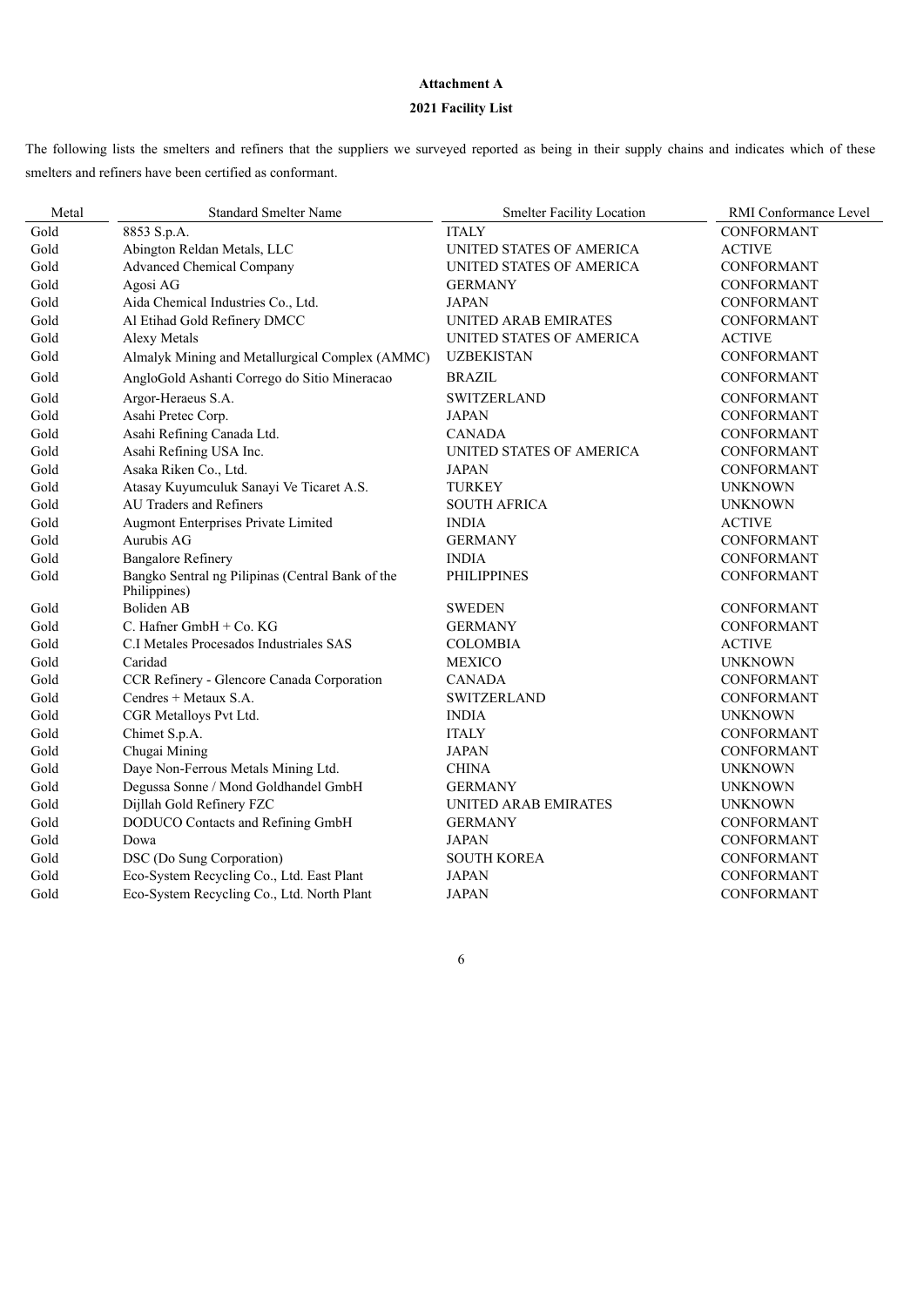| Metal | <b>Standard Smelter Name</b>                                       | <b>Smelter Facility Location</b> | RMI Conformance Level |
|-------|--------------------------------------------------------------------|----------------------------------|-----------------------|
| Gold  | Eco-System Recycling Co., Ltd. West Plant                          | <b>JAPAN</b>                     | CONFORMANT            |
| Gold  | Emerald Jewel Industry India Limited<br>(Unit 1)                   | <b>INDIA</b>                     | <b>UNKNOWN</b>        |
| Gold  | Emerald Jewel Industry India Limited<br>(Unit 2)                   | <b>INDIA</b>                     | <b>UNKNOWN</b>        |
| Gold  | Emerald Jewel Industry India Limited<br>(Unit 3)                   | <b>INDIA</b>                     | <b>UNKNOWN</b>        |
| Gold  | Emerald Jewel Industry India Limited<br>(Unit 4)                   | <b>INDIA</b>                     | <b>UNKNOWN</b>        |
| Gold  | <b>Emirates Gold DMCC</b>                                          | UNITED ARAB EMIRATES             | <b>CONFORMANT</b>     |
| Gold  | Fidelity Printers and Refiners Ltd.                                | <b>ZIMBABWE</b>                  | <b>UNKNOWN</b>        |
| Gold  | Fujairah Gold FZC                                                  | UNITED ARAB EMIRATES             | <b>UNKNOWN</b>        |
| Gold  | Geib Refining Corporation                                          | UNITED STATES OF AMERICA         | <b>CONFORMANT</b>     |
| Gold  | GGC Gujrat Gold Centre Pvt. Ltd.                                   | <b>INDIA</b>                     | <b>ACTIVE</b>         |
| Gold  | Gold Coast Refinery                                                | <b>GHANA</b>                     | <b>UNKNOWN</b>        |
| Gold  | Gold Refinery of Zijin Mining Group Co., Ltd.                      | <b>CHINA</b>                     | <b>CONFORMANT</b>     |
| Gold  | Great Wall Precious Metals Co., Ltd. of CBPM                       | <b>CHINA</b>                     | <b>UNKNOWN</b>        |
| Gold  | Guangdong Jinding Gold Limited                                     | <b>CHINA</b>                     | <b>UNKNOWN</b>        |
| Gold  | Guoda Safina High-Tech Environmental Refinery Co.,                 | <b>CHINA</b>                     | <b>UNKNOWN</b>        |
|       | Ltd.                                                               |                                  |                       |
| Gold  | Hangzhou Fuchunjiang Smelting Co., Ltd.                            | <b>CHINA</b>                     | <b>UNKNOWN</b>        |
| Gold  | Heimerle + Meule GmbH                                              | <b>GERMANY</b>                   | CONFORMANT            |
| Gold  | Heraeus Germany GmbH Co. KG                                        | <b>GERMANY</b>                   | <b>CONFORMANT</b>     |
| Gold  | Heraeus Metals Hong Kong Ltd.                                      | <b>CHINA</b>                     | CONFORMANT            |
| Gold  | Hunan Chenzhou Mining Co., Ltd.                                    | <b>CHINA</b>                     | <b>UNKNOWN</b>        |
| Gold  | Hunan Guiyang yinxing Nonferrous Smelting Co.,<br>Ltd.             | <b>CHINA</b>                     | <b>UNKNOWN</b>        |
| Gold  | HwaSeong CJ CO., LTD.                                              | <b>SOUTH KOREA</b>               | <b>UNKNOWN</b>        |
| Gold  | <b>Industrial Refining Company</b>                                 | <b>BELGIUM</b>                   | <b>UNKNOWN</b>        |
| Gold  | Inner Mongolia Qiankun Gold and Silver Refinery<br>Share Co., Ltd. | <b>CHINA</b>                     | CONFORMANT            |
| Gold  | <b>International Precious Metal Refiners</b>                       | UNITED ARAB EMIRATES             | <b>UNKNOWN</b>        |
| Gold  | Ishifuku Metal Industry Co., Ltd.                                  | <b>JAPAN</b>                     | CONFORMANT            |
| Gold  | Istanbul Gold Refinery                                             | <b>TURKEY</b>                    | CONFORMANT            |
| Gold  | Italpreziosi                                                       | <b>ITALY</b>                     | CONFORMANT            |
| Gold  | JALAN & Company                                                    | <b>INDIA</b>                     | <b>UNKNOWN</b>        |
| Gold  | Japan Mint                                                         | <b>JAPAN</b>                     | <b>CONFORMANT</b>     |
| Gold  | Jiangxi Copper Co., Ltd.                                           | <b>CHINA</b>                     | CONFORMANT            |
| Gold  | JSC Ekaterinburg Non-Ferrous Metal Processing Plant                | <b>RUSSIA</b>                    | <b>UNKNOWN</b>        |
| Gold  | <b>JSC Novosibirsk Refinery</b>                                    | <b>RUSSIA</b>                    | <b>UNKNOWN</b>        |
| Gold  | <b>JSC</b> Uralelectromed                                          | <b>RUSSIA</b>                    | <b>UNKNOWN</b>        |
| Gold  | JX Nippon Mining & Metals Co., Ltd.                                | <b>JAPAN</b>                     | CONFORMANT            |
| Gold  | K.A. Rasmussen                                                     | <b>NORWAY</b>                    | <b>UNKNOWN</b>        |
| Gold  | Kaloti Precious Metals                                             | UNITED ARAB EMIRATES             | <b>UNKNOWN</b>        |
| Gold  | Kazakhmys Smelting LLC                                             | <b>KAZAKHSTAN</b>                | <b>UNKNOWN</b>        |
| Gold  | Kazzinc                                                            | <b>KAZAKHSTAN</b>                | CONFORMANT            |
|       |                                                                    |                                  |                       |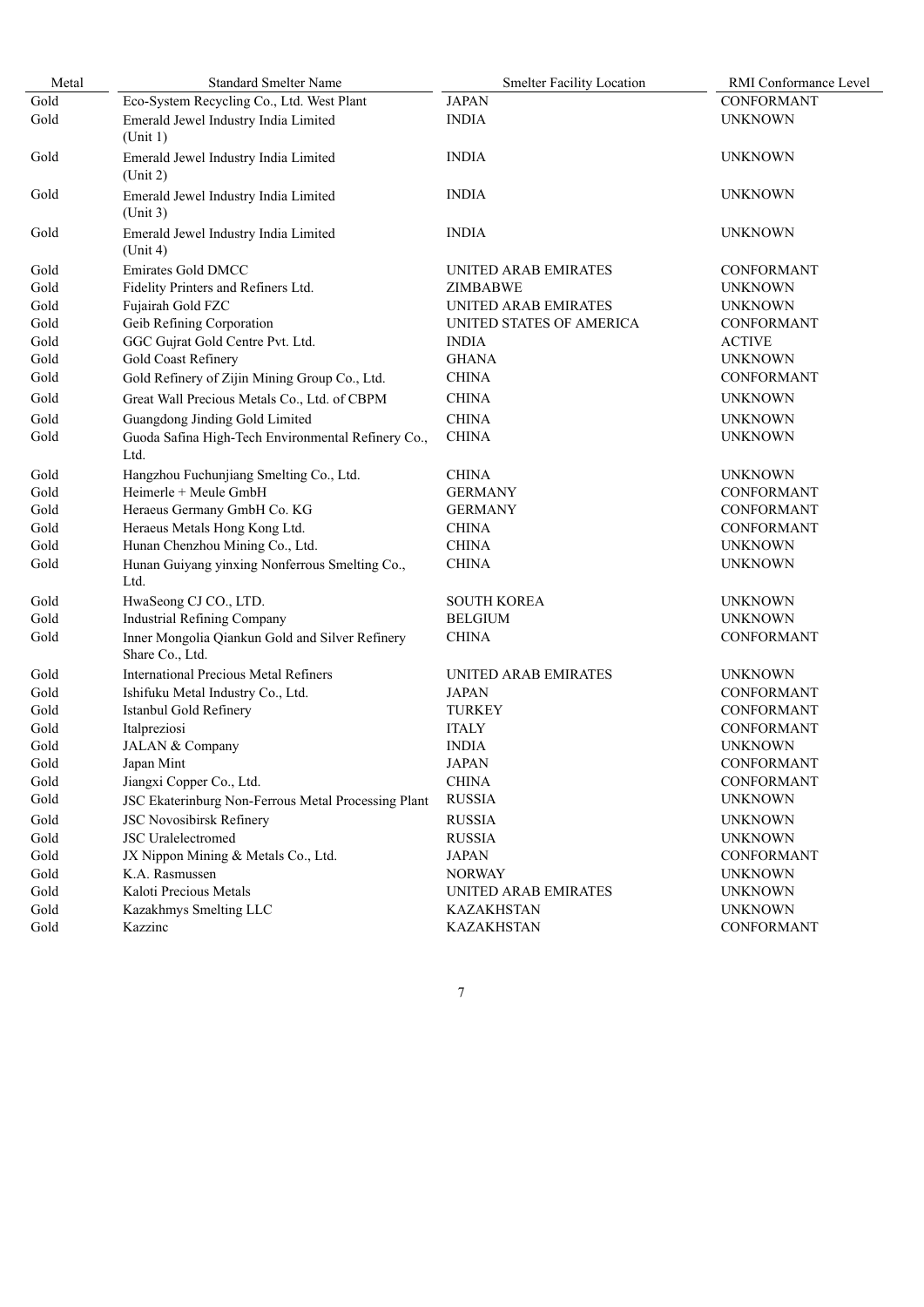| Metal | <b>Standard Smelter Name</b>                                    | <b>Smelter Facility Location</b> | RMI Conformance Level |
|-------|-----------------------------------------------------------------|----------------------------------|-----------------------|
| Gold  | Kennecott Utah Copper LLC                                       | UNITED STATES OF AMERICA         | CONFORMANT            |
| Gold  | KGHM Polska Miedz Spolka Akcyjna                                | <b>POLAND</b>                    | CONFORMANT            |
| Gold  | Kojima Chemicals Co., Ltd.                                      | <b>JAPAN</b>                     | <b>CONFORMANT</b>     |
| Gold  | Korea Zinc Co., Ltd.                                            | <b>SOUTH KOREA</b>               | CONFORMANT            |
| Gold  | Kundan Care Products Ltd.                                       | <b>INDIA</b>                     | <b>UNKNOWN</b>        |
| Gold  | Kyrgyzaltyn JSC                                                 | <b>KYRGYZSTAN</b>                | <b>UNKNOWN</b>        |
| Gold  | Kyshtym Copper-Electrolytic Plant ZAO                           | <b>RUSSIA</b>                    | <b>UNKNOWN</b>        |
| Gold  | L'azurde Company For Jewelry                                    | <b>SAUDI ARABIA</b>              | <b>UNKNOWN</b>        |
| Gold  | Lingbao Gold Co., Ltd.                                          | <b>CHINA</b>                     | <b>UNKNOWN</b>        |
| Gold  | Lingbao Jinyuan Tonghui Refinery Co., Ltd.                      | <b>CHINA</b>                     | <b>UNKNOWN</b>        |
| Gold  | L'Orfebre S.A.                                                  | <b>ANDORRA</b>                   | <b>CONFORMANT</b>     |
| Gold  | LS-NIKKO Copper Inc.                                            | <b>SOUTH KOREA</b>               | <b>CONFORMANT</b>     |
| Gold  | LT Metal Ltd.                                                   | <b>SOUTH KOREA</b>               | CONFORMANT            |
| Gold  | Luoyang Zijin Yinhui Gold Refinery Co., Ltd.                    | <b>CHINA</b>                     | <b>UNKNOWN</b>        |
| Gold  | Marsam Metals                                                   | <b>BRAZIL</b>                    | CONFORMANT            |
| Gold  | Materion                                                        | UNITED STATES OF AMERICA         | <b>CONFORMANT</b>     |
| Gold  | Matsuda Sangyo Co., Ltd.                                        | <b>JAPAN</b>                     | CONFORMANT            |
| Gold  | MD Overseas                                                     | <b>INDIA</b>                     | <b>UNKNOWN</b>        |
| Gold  | Metal Concentrators SA (Pty) Ltd.                               | <b>SOUTH AFRICA</b>              | <b>CONFORMANT</b>     |
| Gold  | Metallix Refining Inc.                                          | UNITED STATES OF AMERICA         | <b>UNKNOWN</b>        |
| Gold  | Metalor Technologies (Hong Kong) Ltd.                           | <b>CHINA</b>                     | <b>CONFORMANT</b>     |
| Gold  | Metalor Technologies (Singapore) Pte., Ltd.                     | <b>SINGAPORE</b>                 | CONFORMANT            |
| Gold  | Metalor Technologies (Suzhou) Ltd.                              | <b>CHINA</b>                     | <b>CONFORMANT</b>     |
| Gold  | Metalor Technologies S.A.                                       | <b>SWITZERLAND</b>               | <b>CONFORMANT</b>     |
| Gold  | Metalor USA Refining Corporation                                | UNITED STATES OF AMERICA         | CONFORMANT            |
| Gold  | Metalurgica Met-Mex Penoles S.A. De C.V.                        | <b>MEXICO</b>                    | <b>CONFORMANT</b>     |
| Gold  | Mitsubishi Materials Corporation                                | JAPAN                            | <b>CONFORMANT</b>     |
| Gold  | Mitsui Mining and Smelting Co., Ltd.                            | <b>JAPAN</b>                     | <b>CONFORMANT</b>     |
| Gold  | MMTC-PAMP India Pvt., Ltd.                                      | <b>INDIA</b>                     | <b>CONFORMANT</b>     |
| Gold  | Modeltech Sdn Bhd                                               | <b>MALAYSIA</b>                  | <b>UNKNOWN</b>        |
| Gold  | Morris and Watson                                               | <b>NEW ZEALAND</b>               | <b>UNKNOWN</b>        |
| Gold  | Moscow Special Alloys Processing Plant                          | <b>RUSSIA</b>                    | <b>UNKNOWN</b>        |
| Gold  | Nadir Metal Rafineri San. Ve Tic. A.S.                          | <b>TURKEY</b>                    | CONFORMANT            |
| Gold  | Navoi Mining and Metallurgical Combinat                         | <b>UZBEKISTAN</b>                | <b>CONFORMANT</b>     |
| Gold  | NH Recytech Company                                             | <b>SOUTH KOREA</b>               | CONFORMANT            |
| Gold  | Nihon Material Co., Ltd.                                        | <b>JAPAN</b>                     | CONFORMANT            |
| Gold  | Ogussa Osterreichische Gold- und Silber-<br>Scheideanstalt GmbH | <b>AUSTRIA</b>                   | CONFORMANT            |
| Gold  | Ohura Precious Metal Industry Co., Ltd.                         | <b>JAPAN</b>                     | CONFORMANT            |
| Gold  | OJSC "The Gulidov Krasnoyarsk Non-Ferrous Metals                | <b>RUSSIA</b>                    | <b>UNKNOWN</b>        |
|       | Plant" (OJSC Krastsvetmet)                                      |                                  |                       |
| Gold  | PAMP S.A.                                                       | <b>SWITZERLAND</b>               | <b>CONFORMANT</b>     |
| Gold  | Pease & Curren                                                  | UNITED STATES OF AMERICA         | <b>UNKNOWN</b>        |
| Gold  | Penglai Penggang Gold Industry Co., Ltd.                        | <b>CHINA</b>                     | <b>UNKNOWN</b>        |
| Gold  | Planta Recuperadora de Metales SpA                              | <b>CHILE</b>                     | CONFORMANT            |
| Gold  | Prioksky Plant of Non-Ferrous Metals                            | <b>RUSSIA</b>                    | <b>UNKNOWN</b>        |
| Gold  | PT Aneka Tambang (Persero) Tbk                                  | <b>INDONESIA</b>                 | CONFORMANT            |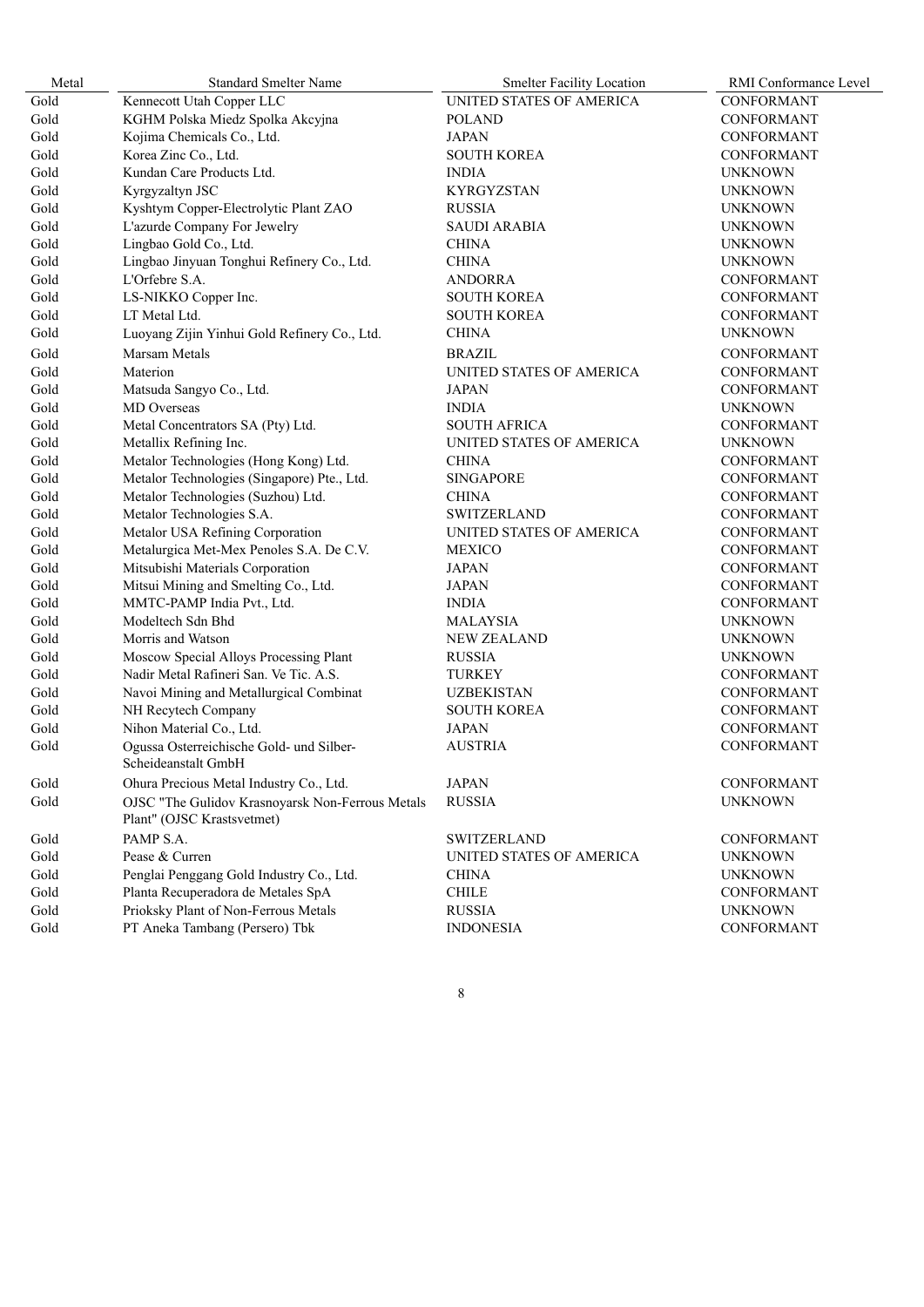| Metal | <b>Standard Smelter Name</b>                                            | <b>Smelter Facility Location</b> | RMI Conformance Level |
|-------|-------------------------------------------------------------------------|----------------------------------|-----------------------|
| Gold  | PX Precinox S.A.                                                        | <b>SWITZERLAND</b>               | CONFORMANT            |
| Gold  | QG Refining, LLC                                                        | UNITED STATES OF AMERICA         | <b>UNKNOWN</b>        |
| Gold  | Rand Refinery (Pty) Ltd.                                                | <b>SOUTH AFRICA</b>              | CONFORMANT            |
| Gold  | Refinery of Seemine Gold Co., Ltd.                                      | <b>CHINA</b>                     | <b>UNKNOWN</b>        |
| Gold  | REMONDIS PMR B.V.                                                       | NETHERLANDS                      | CONFORMANT            |
| Gold  | Royal Canadian Mint                                                     | <b>CANADA</b>                    | CONFORMANT            |
| Gold  | <b>SAAMP</b>                                                            | <b>FRANCE</b>                    | CONFORMANT            |
| Gold  | Sabin Metal Corp.                                                       | UNITED STATES OF AMERICA         | <b>UNKNOWN</b>        |
| Gold  | Safimet S.p.A                                                           | <b>ITALY</b>                     | CONFORMANT            |
| Gold  | <b>SAFINA A.S.</b>                                                      | <b>CZECHIA</b>                   | <b>CONFORMANT</b>     |
| Gold  | Sai Refinery                                                            | <b>INDIA</b>                     | <b>UNKNOWN</b>        |
| Gold  | <b>Samduck Precious Metals</b>                                          | <b>SOUTH KOREA</b>               | <b>CONFORMANT</b>     |
| Gold  | Samwon Metals Corp.                                                     | <b>SOUTH KOREA</b>               | <b>UNKNOWN</b>        |
| Gold  | Sancus ZFS (L'Orfebre, SA)                                              | <b>COLOMBIA</b>                  | <b>ACTIVE</b>         |
| Gold  | SAXONIA Edelmetalle GmbH                                                | <b>GERMANY</b>                   | <b>UNKNOWN</b>        |
| Gold  | Sellem Industries Ltd.                                                  | <b>MAURITANIA</b>                | <b>UNKNOWN</b>        |
| Gold  | SEMPSA Joyeria Plateria S.A.                                            | <b>SPAIN</b>                     | <b>CONFORMANT</b>     |
| Gold  | Shandong Gold Smelting Co., Ltd.                                        | <b>CHINA</b>                     | <b>CONFORMANT</b>     |
| Gold  | Shandong Humon Smelting Co., Ltd.                                       | <b>CHINA</b>                     | <b>UNKNOWN</b>        |
| Gold  | Shandong Tiancheng Biological Gold Industrial Co.,<br>Ltd.              | <b>CHINA</b>                     | <b>UNKNOWN</b>        |
| Gold  | Shandong Zhaojin Gold & Silver Refinery Co., Ltd.                       | <b>CHINA</b>                     | <b>CONFORMANT</b>     |
| Gold  | Shenzhen Zhonghenglong Real Industry Co., Ltd.                          | <b>CHINA</b>                     | <b>UNKNOWN</b>        |
| Gold  | Shirpur Gold Refinery Ltd.                                              | <b>INDIA</b>                     | <b>UNKNOWN</b>        |
| Gold  | Sichuan Tianze Precious Metals Co., Ltd.                                | <b>CHINA</b>                     | <b>CONFORMANT</b>     |
| Gold  | Singway Technology Co., Ltd.                                            | <b>TAIWAN</b>                    | CONFORMANT            |
| Gold  | SOE Shyolkovsky Factory of Secondary Precious<br>Metals                 | <b>RUSSIA</b>                    | <b>UNKNOWN</b>        |
| Gold  | Solar Applied Materials Technology Corp.                                | <b>TAIWAN</b>                    | <b>CONFORMANT</b>     |
| Gold  | Sovereign Metals                                                        | <b>INDIA</b>                     | <b>UNKNOWN</b>        |
| Gold  | State Research Institute Center for Physical Sciences<br>and Technology | <b>LITHUANIA</b>                 | <b>UNKNOWN</b>        |
| Gold  | Sudan Gold Refinery                                                     | <b>SUDAN</b>                     | <b>UNKNOWN</b>        |
| Gold  | Sumitomo Metal Mining Co., Ltd.                                         | <b>JAPAN</b>                     | CONFORMANT            |
| Gold  | SungEel HiMetal Co., Ltd.                                               | <b>SOUTH KOREA</b>               | CONFORMANT            |
| Gold  | Super Dragon Technology Co., Ltd.                                       | <b>TAIWAN</b>                    | <b>UNKNOWN</b>        |
| Gold  | T.C.A S.p.A                                                             | <b>ITALY</b>                     | CONFORMANT            |
| Gold  | Tanaka Kikinzoku Kogyo K.K.                                             | <b>JAPAN</b>                     | CONFORMANT            |
| Gold  | Tokuriki Honten Co., Ltd.                                               | <b>JAPAN</b>                     | CONFORMANT            |
| Gold  | Tongling Nonferrous Metals Group Co., Ltd.                              | <b>CHINA</b>                     | <b>UNKNOWN</b>        |
| Gold  | TOO Tau-Ken-Altyn                                                       | <b>KAZAKHSTAN</b>                | CONFORMANT            |
| Gold  | Torecom                                                                 | <b>SOUTH KOREA</b>               | CONFORMANT            |
| Gold  | <b>TSK Pretech</b>                                                      | <b>SOUTH KOREA</b>               | <b>UNKNOWN</b>        |
| Gold  | Umicore Precious Metals Thailand                                        | <b>THAILAND</b>                  | CONFORMANT            |
| Gold  | Umicore S.A. Business Unit Precious Metals Refining                     | <b>BELGIUM</b>                   | CONFORMANT            |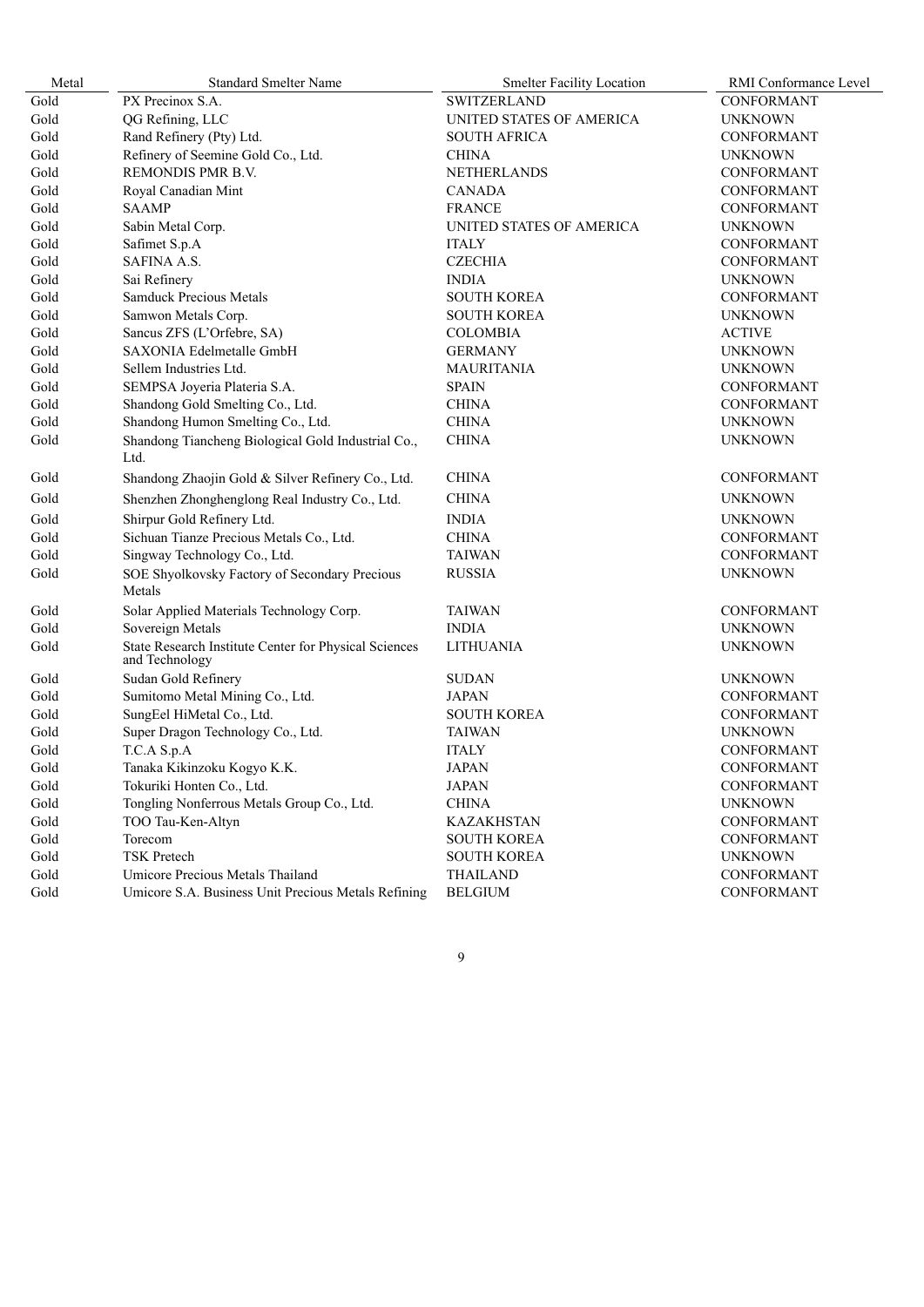| Metal    | <b>Standard Smelter Name</b>                            | <b>Smelter Facility Location</b> | <b>RMI</b> Conformance Level |
|----------|---------------------------------------------------------|----------------------------------|------------------------------|
| Gold     | United Precious Metal Refining, Inc.                    | UNITED STATES OF AMERICA         | CONFORMANT                   |
| Gold     | Valcambi S.A.                                           | <b>SWITZERLAND</b>               | <b>CONFORMANT</b>            |
| Gold     | Value Trading                                           | <b>BELGIUM</b>                   | <b>UNKNOWN</b>               |
| Gold     | WEEEREFINING                                            | <b>FRANCE</b>                    | <b>ACTIVE</b>                |
| Gold     | Western Australian Mint (T/a The Perth Mint)            | AUSTRALIA                        | <b>CONFORMANT</b>            |
| Gold     | WIELAND Edelmetalle GmbH                                | <b>GERMANY</b>                   | <b>CONFORMANT</b>            |
| Gold     | Yamakin Co., Ltd.                                       | <b>JAPAN</b>                     | <b>CONFORMANT</b>            |
| Gold     | Yokohama Metal Co., Ltd.                                | JAPAN                            | <b>CONFORMANT</b>            |
| Gold     | Yunnan Copper Industry Co., Ltd.                        | <b>CHINA</b>                     | <b>UNKNOWN</b>               |
| Gold     | Zhongyuan Gold Smelter of Zhongjin Gold<br>Corporation  | <b>CHINA</b>                     | CONFORMANT                   |
| Tantalum | <b>AMG</b> Brasil                                       | <b>BRAZIL</b>                    | CONFORMANT                   |
| Tantalum | Asaka Riken Co., Ltd.                                   | JAPAN                            | <b>CONFORMANT</b>            |
| Tantalum | Changsha South Tantalum Niobium Co., Ltd.               | <b>CHINA</b>                     | CONFORMANT                   |
| Tantalum | D Block Metals, LLC                                     | UNITED STATES OF AMERICA         | CONFORMANT                   |
| Tantalum | Exotech Inc.                                            | UNITED STATES OF AMERICA         | <b>UNKNOWN</b>               |
| Tantalum | F&X Electro-Materials Ltd.                              | <b>CHINA</b>                     | CONFORMANT                   |
| Tantalum | FIR Metals & Resource Ltd.                              | <b>CHINA</b>                     | CONFORMANT                   |
| Tantalum | Global Advanced Metals Aizu                             | JAPAN                            | <b>CONFORMANT</b>            |
| Tantalum | Global Advanced Metals Boyertown                        | UNITED STATES OF AMERICA         | CONFORMANT                   |
| Tantalum | H.C. Starck Hermsdorf GmbH                              | <b>GERMANY</b>                   | <b>CONFORMANT</b>            |
| Tantalum | H.C. Starck Inc.                                        | UNITED STATES OF AMERICA         | <b>CONFORMANT</b>            |
| Tantalum | Hengyang King Xing Lifeng New Materials Co., Ltd.       | <b>CHINA</b>                     | CONFORMANT                   |
| Tantalum | Jiangxi Dinghai Tantalum & Niobium Co., Ltd.            | <b>CHINA</b>                     | <b>CONFORMANT</b>            |
| Tantalum | Jiangxi Tuohong New Raw Material                        | <b>CHINA</b>                     | CONFORMANT                   |
| Tantalum | JiuJiang JinXin Nonferrous Metals Co., Ltd.             | <b>CHINA</b>                     | CONFORMANT                   |
| Tantalum | Jiujiang Tanbre Co., Ltd.                               | <b>CHINA</b>                     | <b>CONFORMANT</b>            |
| Tantalum | Jiujiang Zhongao Tantalum & Niobium Co., Ltd.           | <b>CHINA</b>                     | CONFORMANT                   |
| Tantalum | <b>KEMET</b> de Mexico                                  | <b>MEXICO</b>                    | <b>CONFORMANT</b>            |
| Tantalum | Meta Materials                                          | NORTH MACEDONIA, REPUBLIC OF     | <b>CONFORMANT</b>            |
| Tantalum | Metallurgical Products India Pvt., Ltd.                 | <b>INDIA</b>                     | CONFORMANT                   |
| Tantalum | Mineracao Taboca S.A.                                   | <b>BRAZIL</b>                    | CONFORMANT                   |
| Tantalum | Mitsui Mining and Smelting Co., Ltd.                    | JAPAN                            | <b>CONFORMANT</b>            |
| Tantalum | Ningxia Orient Tantalum Industry Co., Ltd.              | <b>CHINA</b>                     | CONFORMANT                   |
| Tantalum | NPM Silmet AS                                           | <b>ESTONIA</b>                   | <b>CONFORMANT</b>            |
| Tantalum | <b>OuantumClean</b>                                     | UNITED STATES OF AMERICA         | <b>CONFORMANT</b>            |
| Tantalum | Resind Industria e Comercio Ltda.                       | <b>BRAZIL</b>                    | CONFORMANT                   |
| Tantalum | RFH Yancheng Jinye New Material Technology Co.,<br>Ltd. | <b>CHINA</b>                     | <b>CONFORMANT</b>            |
| Tantalum | Solikamsk Magnesium Works OAO                           | <b>RUSSIA</b>                    | <b>CONFORMANT</b>            |
| Tantalum | Taki Chemical Co., Ltd.                                 | <b>JAPAN</b>                     | CONFORMANT                   |
| Tantalum | TANIOBIS Co., Ltd.                                      | THAILAND                         | <b>CONFORMANT</b>            |
| Tantalum | <b>TANIOBIS GmbH</b>                                    | <b>GERMANY</b>                   | CONFORMANT                   |
| Tantalum | TANIOBIS Japan Co., Ltd.                                | <b>JAPAN</b>                     | CONFORMANT                   |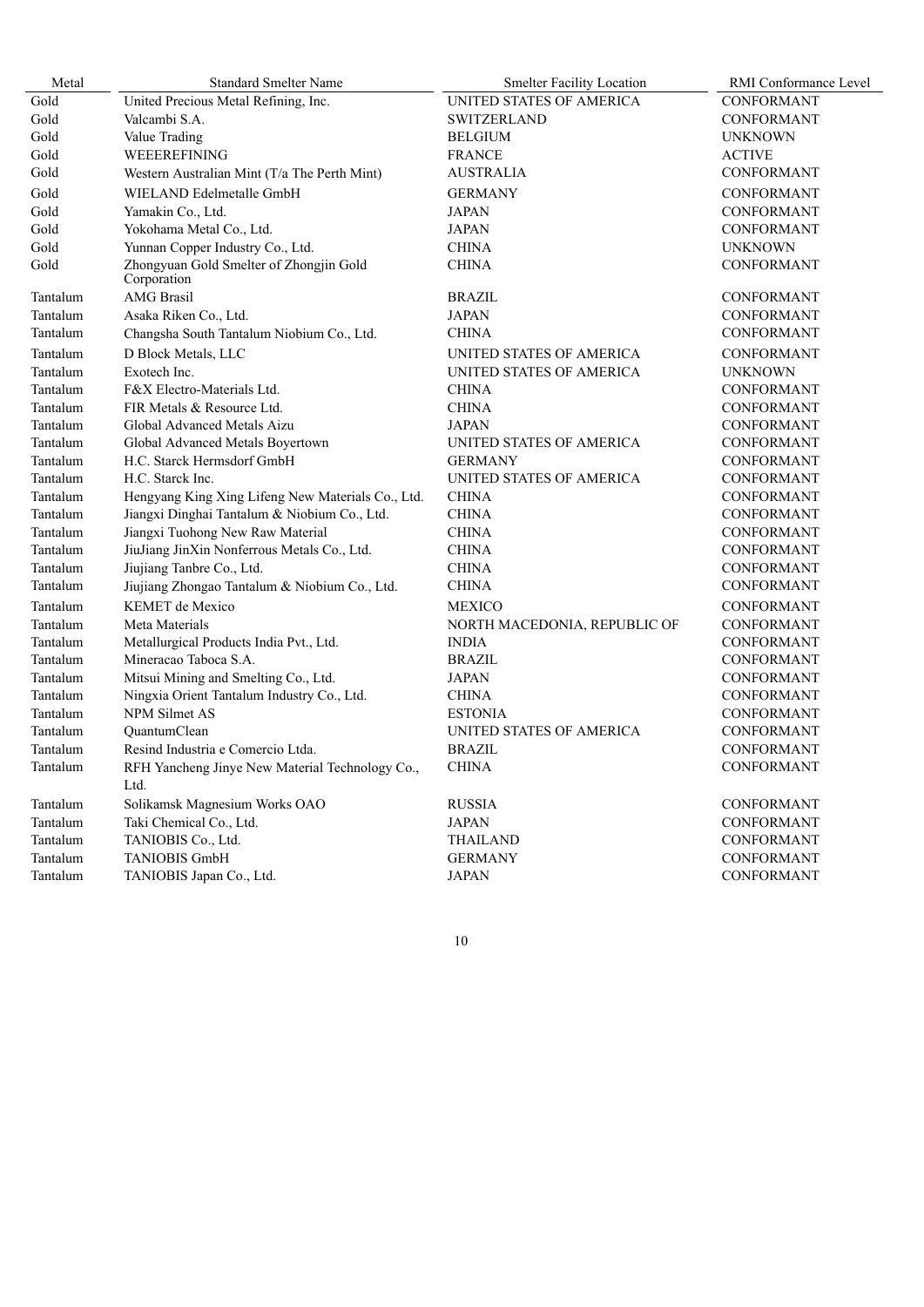| Metal    | <b>Standard Smelter Name</b>                                                             | <b>Smelter Facility Location</b> | RMI Conformance Level |
|----------|------------------------------------------------------------------------------------------|----------------------------------|-----------------------|
| Tantalum | TANIOBIS Smelting GmbH & Co. KG                                                          | <b>GERMANY</b>                   | <b>CONFORMANT</b>     |
| Tantalum | <b>Telex Metals</b>                                                                      | UNITED STATES OF AMERICA         | <b>CONFORMANT</b>     |
| Tantalum | Ulba Metallurgical Plant JSC                                                             | <b>KAZAKHSTAN</b>                | <b>CONFORMANT</b>     |
| Tantalum | XIMEI RESOURCES (GUANGDONG) LIMITED                                                      | <b>CHINA</b>                     | CONFORMANT            |
| Tantalum | XinXing HaoRong Electronic Material Co., Ltd.                                            | <b>CHINA</b>                     | <b>CONFORMANT</b>     |
| Tantalum | Yanling Jincheng Tantalum & Niobium Co., Ltd.                                            | <b>CHINA</b>                     | CONFORMANT            |
| Tin      | Alpha                                                                                    | UNITED STATES OF AMERICA         | CONFORMANT            |
| Tin      | An Vinh Joint Stock Mineral Processing Company                                           | <b>VIETNAM</b>                   | <b>UNKNOWN</b>        |
| Tin      | Chenzhou Yunxiang Mining and Metallurgy Co., Ltd.                                        | <b>CHINA</b>                     | CONFORMANT            |
| Tin      | Chifeng Dajingzi Tin Industry Co., Ltd.                                                  | <b>CHINA</b>                     | <b>CONFORMANT</b>     |
| Tin      | China Tin Group Co., Ltd.                                                                | <b>CHINA</b>                     | CONFORMANT            |
| Tin      | CRM Fundicao De Metais E Comercio De<br>Equipamentos Eletronicos Do Brasil Ltda          | <b>BRAZIL</b>                    | <b>ACTIVE</b>         |
| Tin      | <b>CRM</b> Synergies                                                                     | <b>SPAIN</b>                     | <b>CONFORMANT</b>     |
| Tin      | CV Ayi Jaya                                                                              | <b>INDONESIA</b>                 | <b>UNKNOWN</b>        |
| Tin      | CV Venus Inti Perkasa                                                                    | <b>INDONESIA</b>                 | <b>ACTIVE</b>         |
| Tin      | Dongguan CiEXPO Environmental Engineering Co.,<br>Ltd.                                   | <b>CHINA</b>                     | <b>UNKNOWN</b>        |
| Tin      | Dowa                                                                                     | <b>JAPAN</b>                     | CONFORMANT            |
| Tin      | Electro-Mechanical Facility of the Cao Bang Minerals<br>& Metallurgy Joint Stock Company | <b>VIETNAM</b>                   | <b>UNKNOWN</b>        |
| Tin      | <b>EM Vinto</b>                                                                          | <b>BOLIVIA</b>                   | <b>CONFORMANT</b>     |
| Tin      | Estanho de Rondonia S.A.                                                                 | <b>BRAZIL</b>                    | <b>CONFORMANT</b>     |
| Tin      | Fabrica Auricchio Industria e Comercio Ltda.                                             | <b>BRAZIL</b>                    | <b>CONFORMANT</b>     |
| Tin      | Fenix Metals                                                                             | <b>POLAND</b>                    | CONFORMANT            |
| Tin      | Gejiu City Fuxiang Industry and Trade Co., Ltd.                                          | <b>CHINA</b>                     | <b>UNKNOWN</b>        |
| Tin      | Gejiu Kai Meng Industry and Trade LLC                                                    | <b>CHINA</b>                     | <b>UNKNOWN</b>        |
| Tin      | Gejiu Non-Ferrous Metal Processing Co., Ltd.                                             | <b>CHINA</b>                     | CONFORMANT            |
| Tin      | Gejiu Yunxin Nonferrous Electrolysis Co., Ltd.                                           | <b>CHINA</b>                     | <b>CONFORMANT</b>     |
| Tin      | Gejiu Zili Mining And Metallurgy Co., Ltd.                                               | <b>CHINA</b>                     | <b>CONFORMANT</b>     |
| Tin      | Guangdong Hanhe Non-Ferrous Metal Co., Ltd.                                              | <b>CHINA</b>                     | <b>CONFORMANT</b>     |
| Tin      | HuiChang Hill Tin Industry Co., Ltd.                                                     | <b>CHINA</b>                     | <b>CONFORMANT</b>     |
| Tin      | Huichang Jinshunda Tin Co., Ltd.                                                         | <b>CHINA</b>                     | <b>UNKNOWN</b>        |
| Tin      | Jiangxi New Nanshan Technology Ltd.                                                      | <b>CHINA</b>                     | CONFORMANT            |
| Tin      | Luna Smelter, Ltd.                                                                       | <b>RWANDA</b>                    | <b>CONFORMANT</b>     |
| Tin      | Ma'anshan Weitai Tin Co., Ltd.                                                           | <b>CHINA</b>                     | <b>CONFORMANT</b>     |
| Tin      | Magnu's Minerais Metais e Ligas Ltda.                                                    | <b>BRAZIL</b>                    | CONFORMANT            |
| Tin      | Malaysia Smelting Corporation (MSC)                                                      | <b>MALAYSIA</b>                  | CONFORMANT            |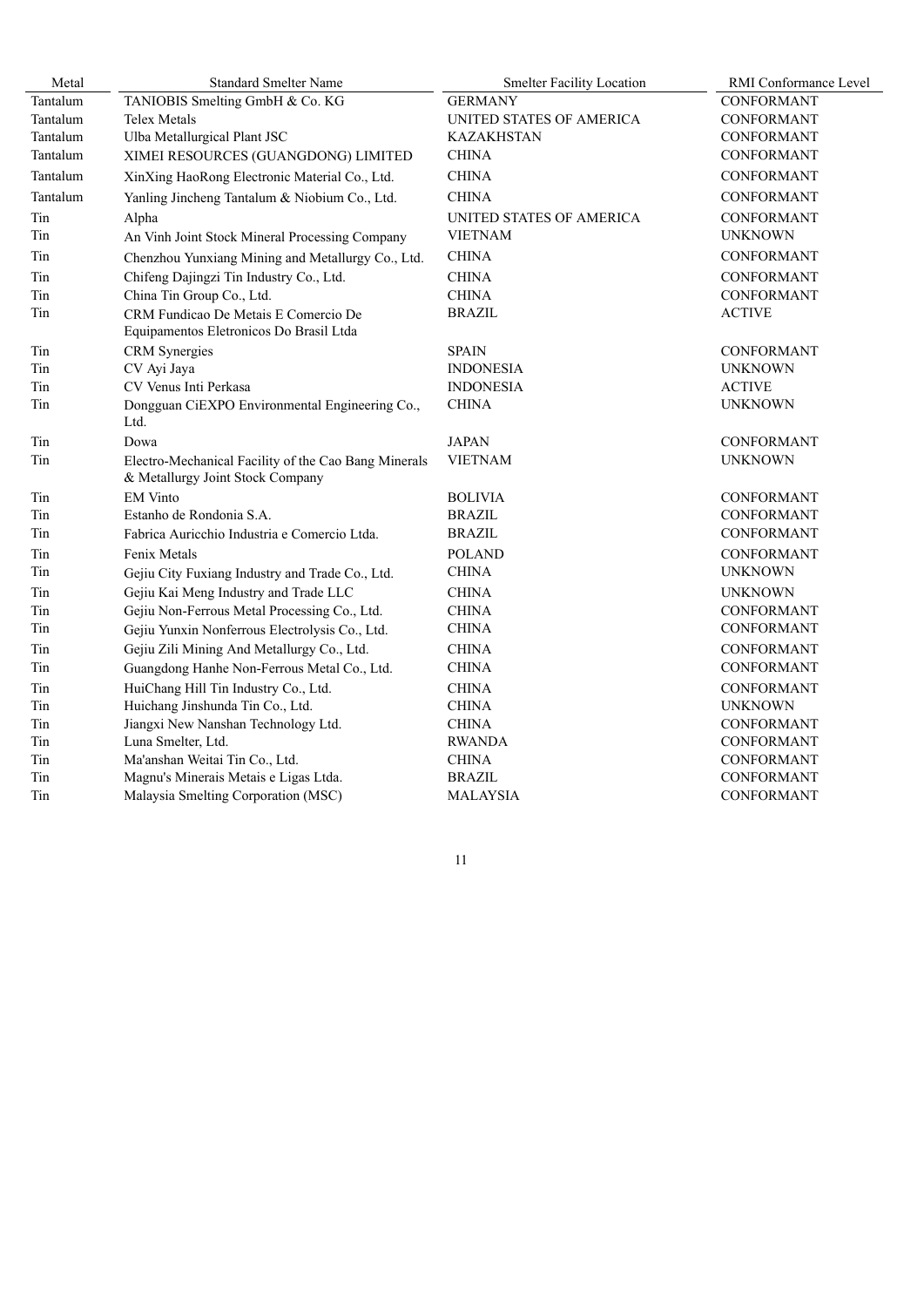| Metal | <b>Standard Smelter Name</b>                     | <b>Smelter Facility Location</b> | RMI Conformance Level |
|-------|--------------------------------------------------|----------------------------------|-----------------------|
| Tin   | Melt Metais e Ligas S.A.                         | <b>BRAZIL</b>                    | <b>UNKNOWN</b>        |
| Tin   | Metallic Resources, Inc.                         | UNITED STATES OF AMERICA         | <b>CONFORMANT</b>     |
| Tin   | Metallo Belgium N.V.                             | <b>BELGIUM</b>                   | CONFORMANT            |
| Tin   | Metallo Spain S.L.U.                             | <b>SPAIN</b>                     | <b>CONFORMANT</b>     |
| Tin   | Mineracao Taboca S.A.                            | <b>BRAZIL</b>                    | <b>CONFORMANT</b>     |
| Tin   | Minsur                                           | <b>PERU</b>                      | <b>CONFORMANT</b>     |
| Tin   | Mitsubishi Materials Corporation                 | <b>JAPAN</b>                     | <b>CONFORMANT</b>     |
| Tin   | Modeltech Sdn Bhd                                | <b>MALAYSIA</b>                  | <b>UNKNOWN</b>        |
| Tin   | Nghe Tinh Non-Ferrous Metals Joint Stock Company | <b>VIETNAM</b>                   | <b>UNKNOWN</b>        |
| Tin   | Novosibirsk Processing Plant Ltd.                | <b>RUSSIA</b>                    | <b>CONFORMANT</b>     |
| Tin   | O.M. Manufacturing (Thailand) Co., Ltd.          | <b>THAILAND</b>                  | <b>CONFORMANT</b>     |
| Tin   | O.M. Manufacturing Philippines, Inc.             | <b>PHILIPPINES</b>               | <b>CONFORMANT</b>     |
| Tin   | Operaciones Metalurgicas S.A.                    | <b>BOLIVIA</b>                   | <b>CONFORMANT</b>     |
| Tin   | Pongpipat Company Limited                        | MYANMAR                          | <b>UNKNOWN</b>        |
| Tin   | Precious Minerals and Smelting Limited           | <b>INDIA</b>                     | <b>UNKNOWN</b>        |
| Tin   | PT Aries Kencana Sejahtera                       | <b>INDONESIA</b>                 | <b>ACTIVE</b>         |
| Tin   | PT Artha Cipta Langgeng                          | <b>INDONESIA</b>                 | <b>CONFORMANT</b>     |
| Tin   | PT ATD Makmur Mandiri Jaya                       | <b>INDONESIA</b>                 | <b>CONFORMANT</b>     |
| Tin   | PT Babel Inti Perkasa                            | <b>INDONESIA</b>                 | CONFORMANT            |
| Tin   | PT Babel Surya Alam Lestari                      | <b>INDONESIA</b>                 | CONFORMANT            |
| Tin   | PT Bangka Serumpun                               | <b>INDONESIA</b>                 | <b>CONFORMANT</b>     |
| Tin   | PT Belitung Industri Sejahtera                   | <b>INDONESIA</b>                 | <b>UNKNOWN</b>        |
| Tin   | PT Bukit Timah                                   | <b>INDONESIA</b>                 | <b>CONFORMANT</b>     |
| Tin   | PT Cipta Persada Mulia                           | <b>INDONESIA</b>                 | <b>CONFORMANT</b>     |
| Tin   | PT Masbro Alam Stania                            | <b>INDONESIA</b>                 | <b>UNKNOWN</b>        |
| Tin   | PT Menara Cipta Mulia                            | <b>INDONESIA</b>                 | <b>CONFORMANT</b>     |
| Tin   | PT Mitra Stania Prima                            | <b>INDONESIA</b>                 | CONFORMANT            |
| Tin   | PT Mitra Sukses Globalindo                       | <b>INDONESIA</b>                 | <b>ACTIVE</b>         |
| Tin   | PT Panca Mega Persada                            | <b>INDONESIA</b>                 | <b>UNKNOWN</b>        |
| Tin   | PT Prima Timah Utama                             | <b>INDONESIA</b>                 | <b>CONFORMANT</b>     |
| Tin   | PT Rajawali Rimba Perkasa                        | <b>INDONESIA</b>                 | <b>CONFORMANT</b>     |
| Tin   | PT Rajehan Ariq                                  | <b>INDONESIA</b>                 | <b>CONFORMANT</b>     |
| Tin   | PT Refined Bangka Tin                            | <b>INDONESIA</b>                 | <b>CONFORMANT</b>     |
| Tin   | PT Sariwiguna Binasentosa                        | <b>INDONESIA</b>                 | <b>CONFORMANT</b>     |
| Tin   | PT Stanindo Inti Perkasa                         | <b>INDONESIA</b>                 | CONFORMANT            |
| Tin   | PT Sukses Inti Makmur                            | <b>INDONESIA</b>                 | <b>ACTIVE</b>         |
| Tin   | PT Timah Nusantara                               | <b>INDONESIA</b>                 | <b>ACTIVE</b>         |
| Tin   | PT Timah Tbk Kundur                              | <b>INDONESIA</b>                 | <b>CONFORMANT</b>     |
| Tin   | PT Timah Tbk Mentok                              | <b>INDONESIA</b>                 | CONFORMANT            |
| Tin   | PT Tinindo Inter Nusa                            | <b>INDONESIA</b>                 | CONFORMANT            |
| Tin   | PT Tirus Putra Mandiri                           | <b>INDONESIA</b>                 | <b>UNKNOWN</b>        |
| Tin   | PT Tommy Utama                                   | <b>INDONESIA</b>                 | <b>UNKNOWN</b>        |
| Tin   | Resind Industria e Comercio Ltda.                | <b>BRAZIL</b>                    | CONFORMANT            |
| Tin   | Rui Da Hung                                      | <b>TAIWAN</b>                    | CONFORMANT            |
| Tin   | Soft Metais Ltda.                                | <b>BRAZIL</b>                    | CONFORMANT            |
| Tin   | Super Ligas                                      | <b>BRAZIL</b>                    | <b>ACTIVE</b>         |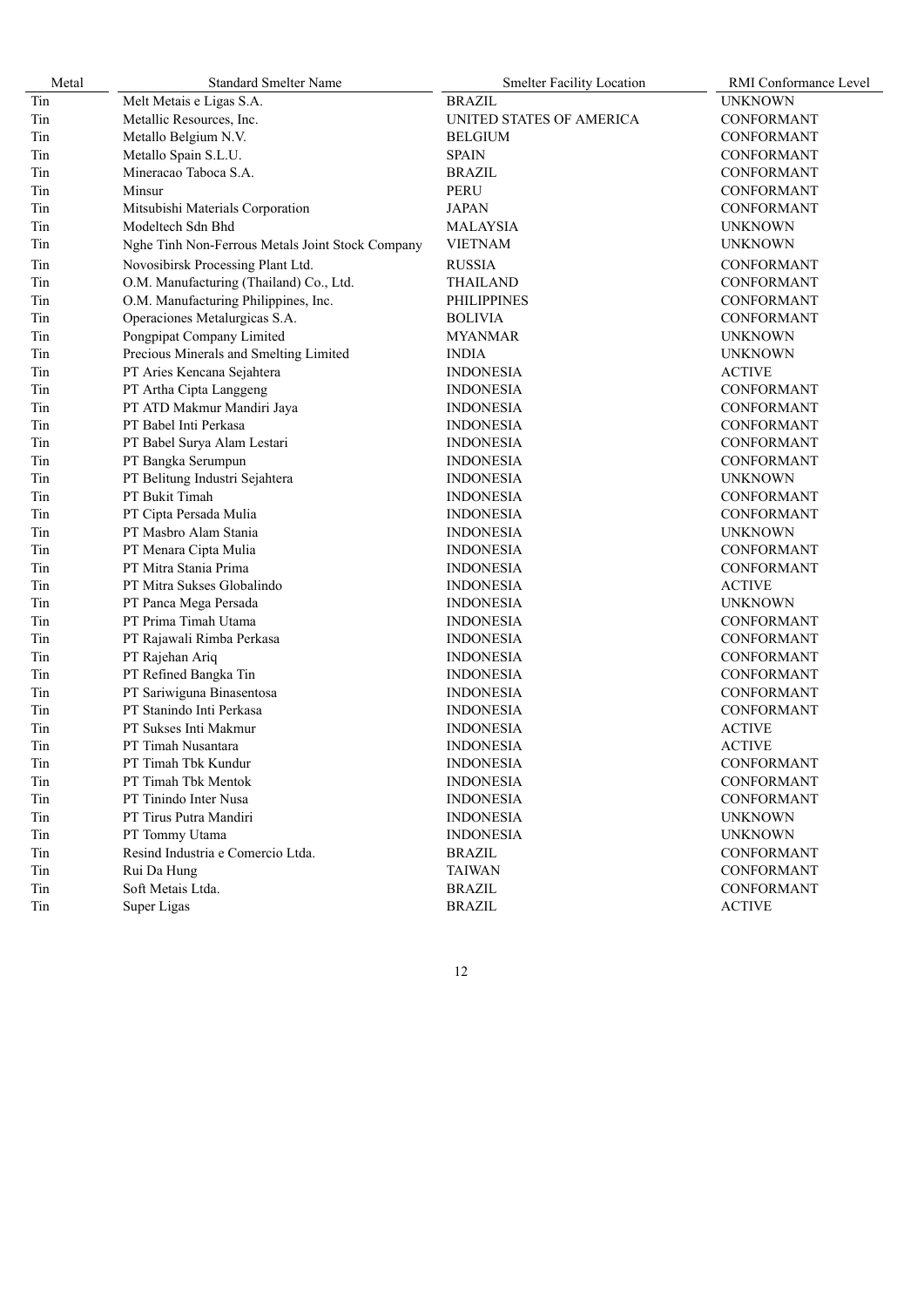| Metal    | <b>Standard Smelter Name</b>                                  | <b>Smelter Facility Location</b> | RMI Conformance Level |
|----------|---------------------------------------------------------------|----------------------------------|-----------------------|
| Tin      | Thai Nguyen Mining and Metallurgy Co., Ltd.                   | <b>VIETNAM</b>                   | CONFORMANT            |
| Tin      | Thaisarco                                                     | <b>THAILAND</b>                  | <b>CONFORMANT</b>     |
| Tin      | Tin Smelting Branch of Yunnan Tin Co., Ltd.                   | <b>CHINA</b>                     | CONFORMANT            |
| Tin      | Tin Technology & Refining                                     | UNITED STATES OF AMERICA         | <b>CONFORMANT</b>     |
| Tin      | Tuyen Quang Non-Ferrous Metals Joint Stock<br>Company         | VIETNAM                          | <b>UNKNOWN</b>        |
| Tin      | VQB Mineral and Trading Group JSC                             | <b>VIETNAM</b>                   | <b>UNKNOWN</b>        |
| Tin      | White Solder Metalurgia e Mineracao Ltda.                     | BRAZIL                           | <b>CONFORMANT</b>     |
| Tin      | Yunnan Chengfeng Non-ferrous Metals Co., Ltd.                 | <b>CHINA</b>                     | <b>CONFORMANT</b>     |
| Tin      | Yunnan Copper Industry Co., Ltd.                              | <b>CHINA</b>                     | <b>UNKNOWN</b>        |
| Tin      | Yunnan Yunfan Non-ferrous Metals Co., Ltd.                    | <b>CHINA</b>                     | <b>UNKNOWN</b>        |
| Tungsten | A.L.M.T. Corp.                                                | <b>JAPAN</b>                     | <b>CONFORMANT</b>     |
| Tungsten | <b>ACL Metais Eireli</b>                                      | <b>BRAZIL</b>                    | <b>CONFORMANT</b>     |
| Tungsten | Albasteel Industria e Comercio de Ligas Para<br>Fundicao Ltd. | <b>BRAZIL</b>                    | <b>ACTIVE</b>         |
| Tungsten | Artek LLC                                                     | <b>RUSSIA</b>                    | <b>UNKNOWN</b>        |
| Tungsten | Asia Tungsten Products Vietnam Ltd.                           | <b>VIETNAM</b>                   | CONFORMANT            |
| Tungsten | Chenzhou Diamond Tungsten Products Co., Ltd.                  | <b>CHINA</b>                     | <b>CONFORMANT</b>     |
| Tungsten | China Molybdenum Tungsten Co., Ltd.                           | <b>CHINA</b>                     | <b>CONFORMANT</b>     |
| Tungsten | Chongyi Zhangyuan Tungsten Co., Ltd.                          | <b>CHINA</b>                     | CONFORMANT            |
| Tungsten | CNMC (Guangxi) PGMA Co., Ltd.                                 | <b>CHINA</b>                     | <b>UNKNOWN</b>        |
| Tungsten | Cronimet Brasil Ltda                                          | BRAZIL                           | CONFORMANT            |
| Tungsten | Fujian Ganmin RareMetal Co., Ltd.                             | <b>CHINA</b>                     | <b>CONFORMANT</b>     |
| Tungsten | Fujian Xinlu Tungsten                                         | <b>CHINA</b>                     | CONFORMANT            |
| Tungsten | Ganzhou Haichuang Tungsten Co., Ltd.                          | <b>CHINA</b>                     | <b>CONFORMANT</b>     |
| Tungsten | Ganzhou Huaxing Tungsten Products Co., Ltd.                   | <b>CHINA</b>                     | CONFORMANT            |
| Tungsten | Ganzhou Jiangwu Ferrotungsten Co., Ltd.                       | <b>CHINA</b>                     | <b>CONFORMANT</b>     |
| Tungsten | Ganzhou Seadragon W & Mo Co., Ltd.                            | <b>CHINA</b>                     | <b>CONFORMANT</b>     |
| Tungsten | Global Tungsten & Powders Corp.                               | UNITED STATES OF AMERICA         | CONFORMANT            |
| Tungsten | Guangdong Xianglu Tungsten Co., Ltd.                          | CHINA                            | <b>CONFORMANT</b>     |
| Tungsten | H.C. Starck Tungsten GmbH                                     | <b>GERMANY</b>                   | CONFORMANT            |
| Tungsten | Hunan Chenzhou Mining Co., Ltd.                               | CHINA                            | CONFORMANT            |
| Tungsten | Hunan Chunchang Nonferrous Metals Co., Ltd.                   | CHINA                            | CONFORMANT            |
| Tungsten | Hunan Litian Tungsten Industry Co., Ltd.                      | <b>CHINA</b>                     | <b>UNKNOWN</b>        |
| Tungsten | Hydrometallurg, JSC                                           | RUSSIA                           | <b>CONFORMANT</b>     |
| Tungsten | Japan New Metals Co., Ltd.                                    | <b>JAPAN</b>                     | CONFORMANT            |
| Tungsten | Jiangwu H.C. Starck Tungsten Products Co., Ltd.               | <b>CHINA</b>                     | <b>CONFORMANT</b>     |
| Tungsten | Jiangxi Gan Bei Tungsten Co., Ltd.                            | <b>CHINA</b>                     | <b>CONFORMANT</b>     |
| Tungsten | Jiangxi Minmetals Gao'an Non-ferrous Metals Co.,<br>Ltd.      | <b>CHINA</b>                     | <b>UNKNOWN</b>        |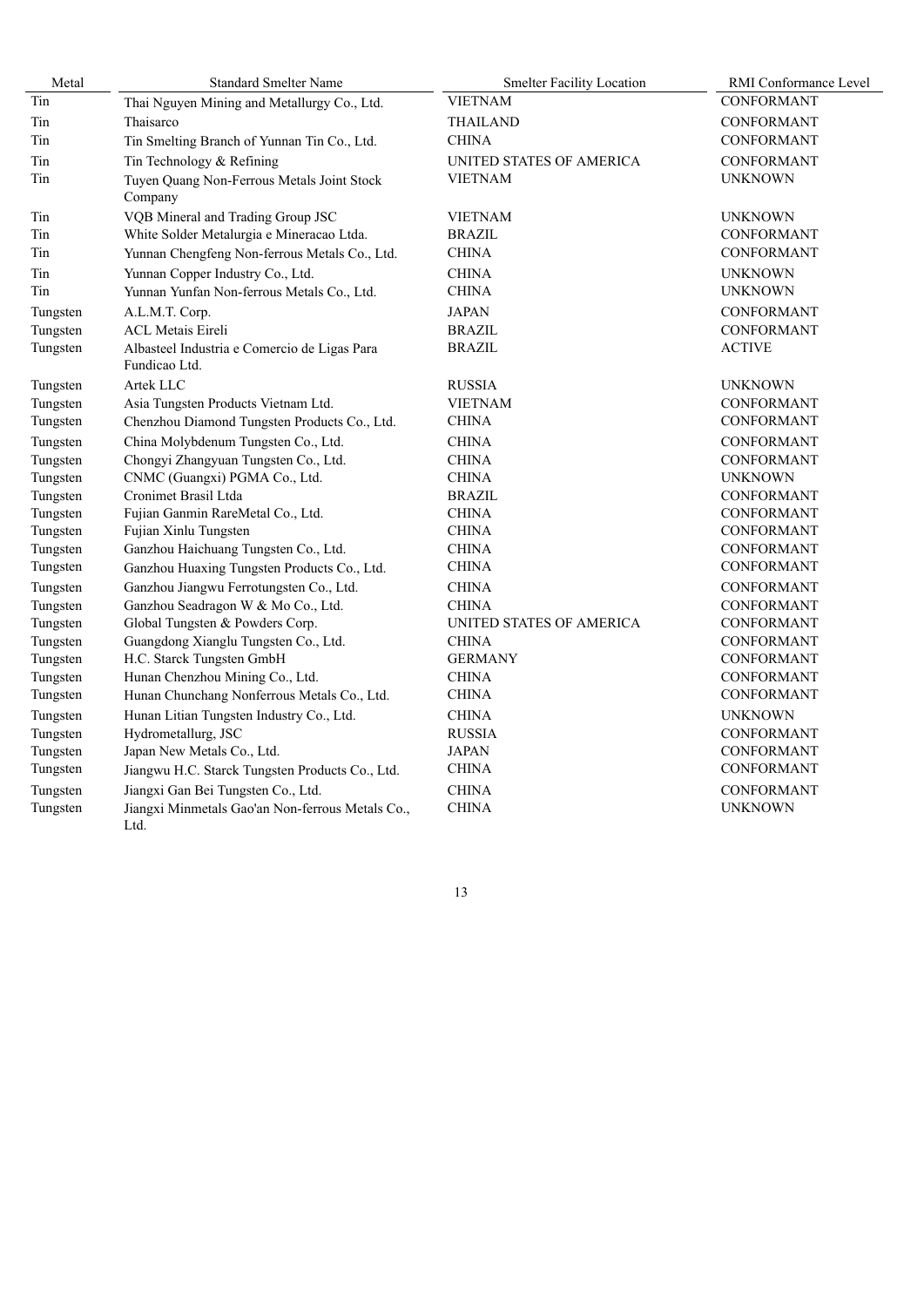| Metal    | <b>Standard Smelter Name</b>                                     | <b>Smelter Facility Location</b> | <b>RMI</b> Conformance Level |
|----------|------------------------------------------------------------------|----------------------------------|------------------------------|
| Tungsten | Jiangxi Tonggu Non-ferrous Metallurgical & Chemical<br>Co., Ltd. | <b>CHINA</b>                     | <b>CONFORMANT</b>            |
| Tungsten | Jiangxi Xinsheng Tungsten Industry Co., Ltd.                     | <b>CHINA</b>                     | <b>CONFORMANT</b>            |
| Tungsten | Jiangxi Yaosheng Tungsten Co., Ltd.                              | <b>CHINA</b>                     | <b>CONFORMANT</b>            |
| Tungsten | Jingmen Dewei GEM Tungsten Resources Recycling<br>Co., Ltd.      | <b>CHINA</b>                     | <b>CONFORMANT</b>            |
| Tungsten | JSC "Kirovgrad Hard Alloys Plant"                                | <b>RUSSIA</b>                    | <b>CONFORMANT</b>            |
| Tungsten | Kennametal Fallon                                                | <b>UNITED STATES OF AMERICA</b>  | <b>CONFORMANT</b>            |
| Tungsten | Kennametal Huntsville                                            | UNITED STATES OF AMERICA         | <b>CONFORMANT</b>            |
| Tungsten | KGETS Co., Ltd.                                                  | <b>SOUTH KOREA</b>               | <b>CONFORMANT</b>            |
| Tungsten | Lianyou Metals Co., Ltd.                                         | <b>TAIWAN</b>                    | <b>CONFORMANT</b>            |
| Tungsten | Malipo Haiyu Tungsten Co., Ltd.                                  | <b>CHINA</b>                     | <b>CONFORMANT</b>            |
| Tungsten | Masan High-Tech Materials                                        | <b>VIETNAM</b>                   | <b>CONFORMANT</b>            |
| Tungsten | Moliren Ltd.                                                     | <b>RUSSIA</b>                    | <b>CONFORMANT</b>            |
| Tungsten | Niagara Refining LLC                                             | UNITED STATES OF AMERICA         | <b>CONFORMANT</b>            |
| Tungsten | NPP Tyazhmetprom LLC                                             | <b>RUSSIA</b>                    | <b>ACTIVE</b>                |
| Tungsten | OOO "Technolom" 1                                                | <b>RUSSIA</b>                    | <b>ACTIVE</b>                |
| Tungsten | OOO "Technolom" 2                                                | <b>RUSSIA</b>                    | <b>ACTIVE</b>                |
| Tungsten | Philippine Chuangxin Industrial Co., Inc.                        | <b>PHILIPPINES</b>               | <b>CONFORMANT</b>            |
| Tungsten | TANIOBIS Smelting GmbH & Co. KG                                  | <b>GERMANY</b>                   | <b>CONFORMANT</b>            |
| Tungsten | Unecha Refractory metals plant                                   | <b>RUSSIA</b>                    | <b>CONFORMANT</b>            |
| Tungsten | Wolfram Bergbau und Hutten AG                                    | <b>AUSTRIA</b>                   | <b>CONFORMANT</b>            |
| Tungsten | Woltech Korea Co., Ltd.                                          | <b>SOUTH KOREA</b>               | <b>CONFORMANT</b>            |
| Tungsten | Xiamen Tungsten (H.C.) Co., Ltd.                                 | <b>CHINA</b>                     | <b>CONFORMANT</b>            |
| Tungsten | Xiamen Tungsten Co., Ltd.                                        | <b>CHINA</b>                     | <b>CONFORMANT</b>            |
| Tungsten | Xinfeng Huarui Tungsten & Molybdenum                             | <b>CHINA</b>                     | <b>CONFORMANT</b>            |